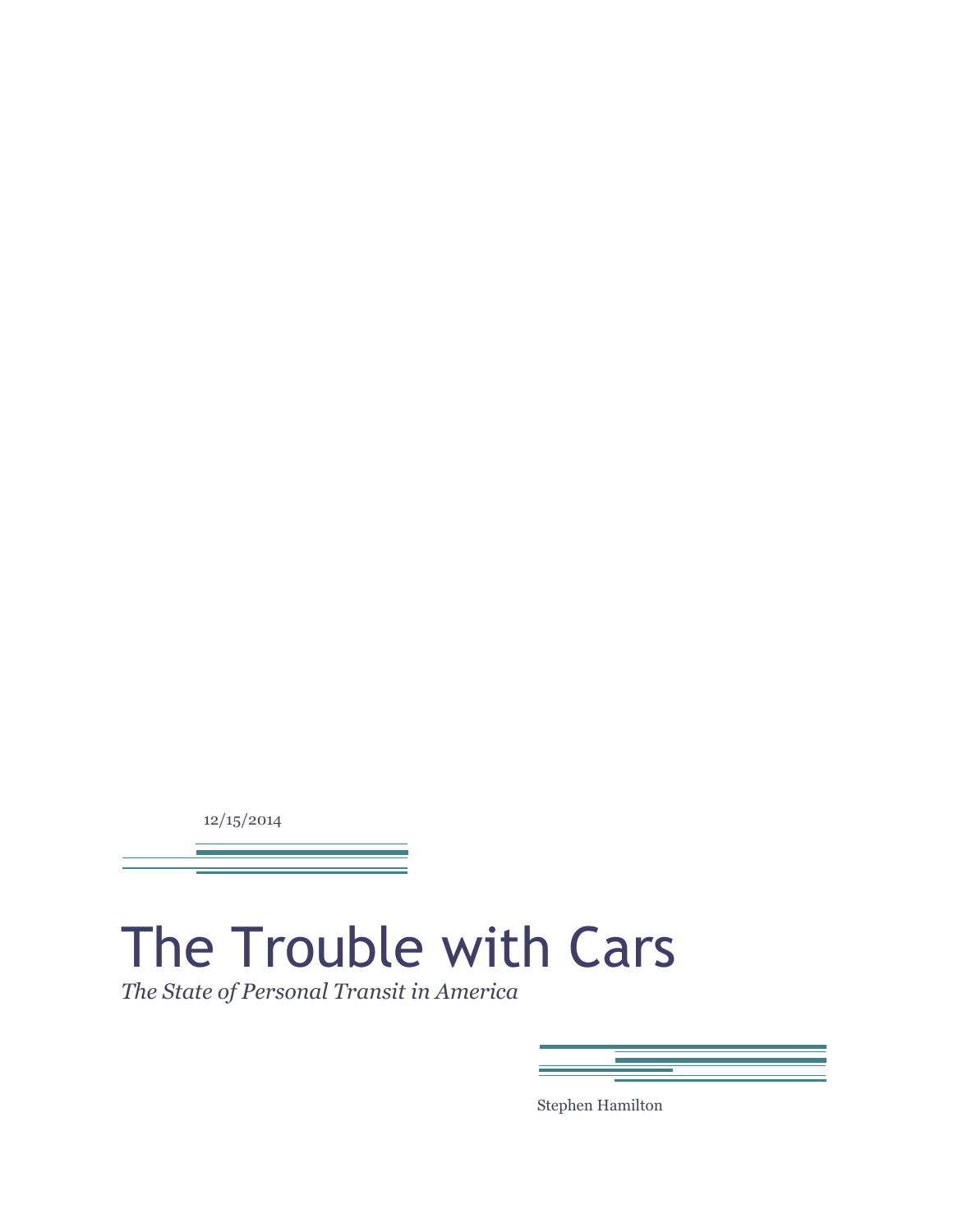## The Trouble with Cars

*The State of Personal Transit in America*

In the words of John Lennon, "there are no problems, only solutions". This report attempts to take an objective look at the state of personal transit in America, which in the opinion of this author is pretty much a mess. But the purpose of this examination is to truly understand the strengths and weaknesses of this transit system, as well as how we arrived at this "solution", so that a better solution can be designed and proposed.

It is important to recognize that for the most part America is a nation that operates with a short term view. It is a collection of systems that each was added incrementally, with each increment being economically justified in isolation. There is an inherent robustness in such evolutionary systems. But they are rarely, if ever, efficient. America is still economically vibrant, but is no longer in the emerging and growing state it once was. In the more mature America of the future, efficiency is paramount if we are to compete on the global stage while maintaining our high standard of living. So this examination uses efficiency as its primary metric for judgment.

In a previous white paper a taxonomy was offered which organized American transit systems in two dimensions. The first dimension separates systems by the type of entity operating the system – private or public. The second dimension separates systems by how the vehicles are used – exclusively used and following a direct route from origin to destination, or simultaneously shared by multiple riders on multiple differing trips, and therefore following a predefined route along a commonly used path somewhat near the origins and/or destinations of these trips. This second dimension distinguishes "personal" transit from "mass" transit. Mass transit solutions are cost effective only along high traffic routes commonly found in high density neighborhood. This means they are cost effective in urban areas, but not in suburban areas. The paper also points out that since metropolitan population is about 85% suburban and 15% urban, the demand for personal transit far exceeds the demand for mass transit.

To date the family sized (personal) automobile is the only transportation technology available for use in personal transit. It is dominantly applied as privately owned and owner-operated transportation, but also sees some use as taxis and rental cars. Private ownership of a vehicle is expensive, and costs per mile are higher than for public mass transit. But for many working Americans it is still an economically viable solution, even if an expensive one. And it is effectively the only transit option for a very large portion of the transit demand.

Transit districts must provide for both publically operated mass transit, and privately owned and operated personal transit. A significant investment is made by municipalities and transit districts in providing for the use of cars. The purpose of this document is to explore the effectiveness of this provision – the state of "private-personal" transit in America.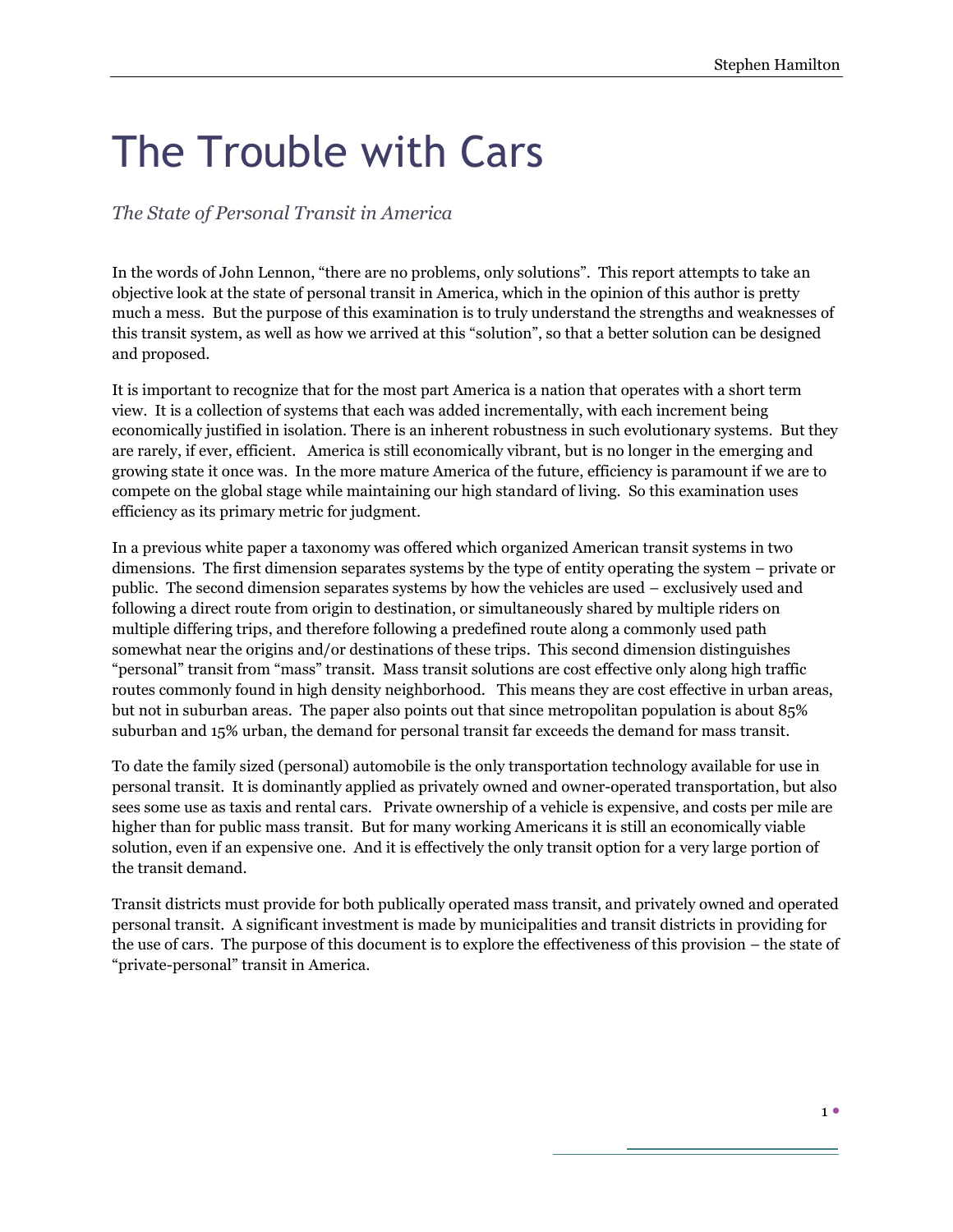## Seven Hands Clapping

Private-personal transit in America - that is our automotive society - is organized as a very strange collaboration. Mass transit in America, both publically and privately operated, is fundamentally a 2 party system – involving the service provider, and the consumer/rider. The service provider provides all aspects of the service – the vehicles, the roadbed on which the vehicles travel, the energy required to operate the vehicles, the vehicle operators, governance of access to the system, regulation of the system, and responsibility/liability for all actions of the system. The rider is just the consumer. The automotive transit system however, is organized with each of these aspects of the service provided by a different party. The consumer is also the provider of the vehicle, although he acquires it from a third party. The transit district provides the roadbed. The consumer provides the energy to operate the vehicles, although this is also acquired from another third party. The consumer is also the vehicle operator. A separate governmental entity – usually a state government – governs access to the system by licensing operators and registering vehicles. Responsibility for regulation of the system is split, with the transit district responsible for street signs and traffic lights, and various other government entities responsible for enforcement – policing and apportioning of liability. The consumer is also responsible for liability to others for his actions in the system, although he likely contracts that responsibility to yet another third party.

This division of responsibilities for aspects of the automotive transport service is far better at optimizing the profit of commercial entities than it is at optimizing the efficiency of transport. The result is an extremely expensive and poorly performing transit system. The vehicle manufacturers have economic incentives to build more expensive cars – higher revenues. This results in bigger, heavier, more complicated, and less fuel efficient vehicles. Neither the energy providers, nor the insurers resist this trend, since it also results in higher revenues for them. The economic interests (higher pricing) of the manufacturers, energy providers, and insurers are also served by the breaking of the market into millions of individual consumers, who have less bargaining power than would a hundred or so transit district consumers. Trial lawyers have economic incentive to push for higher damage awards. This drives up insurance revenues. Insurers have incentive to lower damages resulting from accidents, not by redesigning the system to make it safer, but by pushing manufacturers to deploy more safety mitigation. But this safety mitigation pushes up vehicle costs and potentially vehicle weight and therefore energy costs. Transit districts have no manner to control vehicle size, weight, or performance. Therefore they have no manner to improve the efficiency of road use. Thus the only available response to increasing demand is to build more roads, adding to the tax burden passed on to the consumer. The consumer's readiness to accept that added burden is limited, so keeping pace with the demand is not possible. The result is increased congestion of existing roads, adding to the commute time paid by the consumer (degraded quality of service). Courts have little way within our governing philosophy to resist lawyer incentives to push for higher awards, nor to resist insurer incentives to contest them. So the litigation burden increases with these costs passed on to the consumer as taxes. And similarly, tax payer resistance precludes keeping pace so the consumer experiences longer resolution times for claims (degraded quality of service). The system relies upon amateur operators. Not all are equally qualified. Some are not even minimally qualified. Yet to deny these operators access to the system is to deny them an important part of their public commerce rights. So courts are reluctant and slow to do so. This tends to keep un-qualified operators in the system longer than would a more aggressive approach. Thus the incentives produce a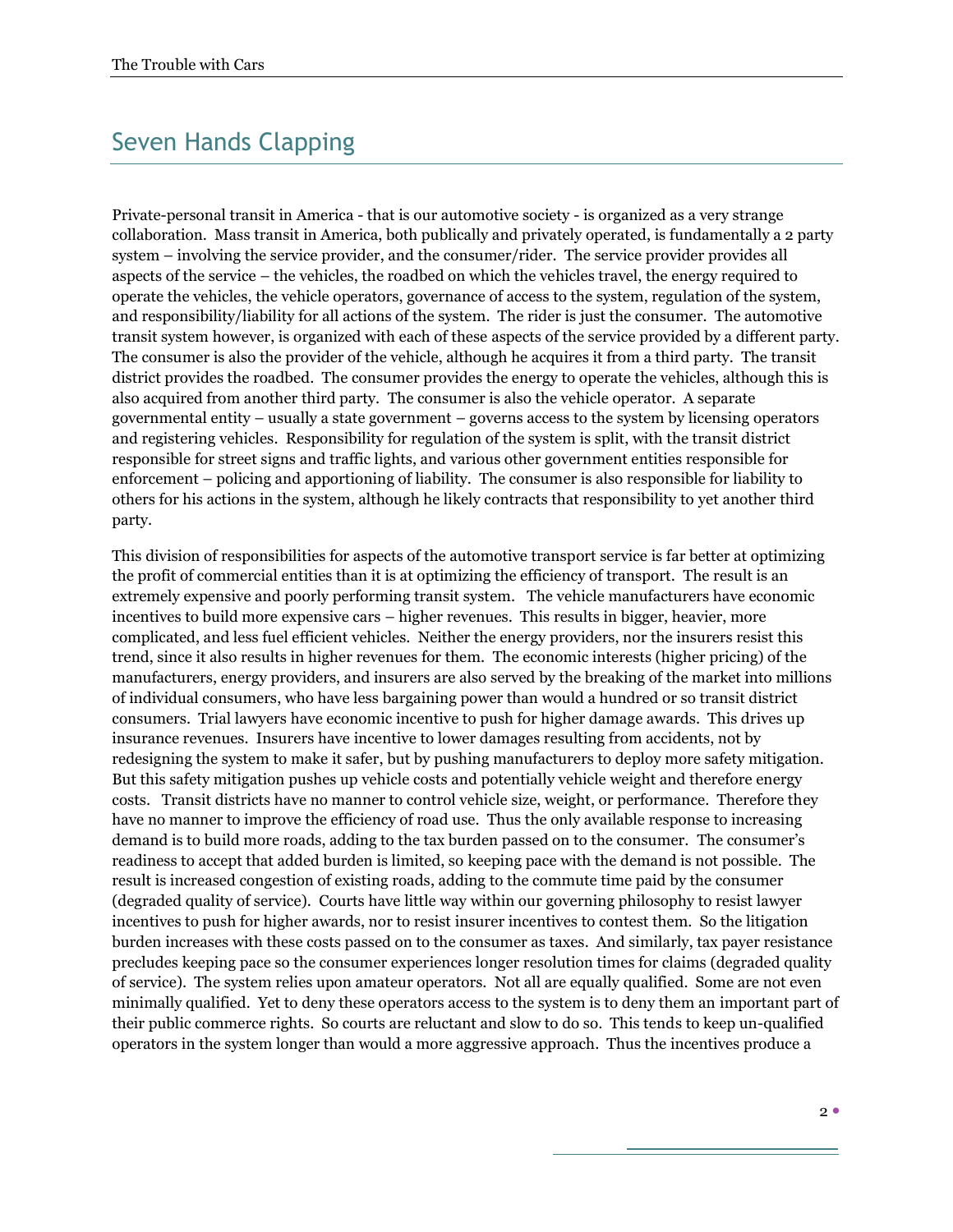less safe system. Manufacturer's incentive for more expensive cars pushes them to add more features. Many of these features create operator distraction, thus lowering safety. Yet transit districts have no jurisdiction over vehicle specs, and courts are again reluctant to restrict innovation of private entities.

The American automotive transit system is organized to maximize revenues and profits of the vehicle manufacturers, the energy providers, the insurers, and the lawyers. It is organized to shift burden to and limit the control of the transit districts, police, courts, and executive government agencies (DMV, etc). All costs are ultimately borne by the transit consumer. The result is an extremely expensive and poorly performing transit system, and one that will likely grow more so over time.

Lets start with the vehicles themselves. It must be stated that the extreme flexibility of the automotive transit system is a major strength. The size, utility, and type of vehicles that can operate varies broadly – from motorcycles, to small efficient economy cars like the Fiat 500 or Smart car, to family sized vehicles such as sedans and SUVs, to larger family vehicles like minivans, to small cargo vehicles like vans and pickup trucks, to large cargo and utility trucks, to recreational vehicles, to busses, to tractor-trailer vehicles. However, this flexibility brings with it a cost in efficiency, on multiple fronts.

Any engineer will tell you that tolerance for variation drives up costs. The system must be designed to handle the worst case (of any variation), while almost every individual use will be better than worse case, and so could have been satisfactorily supported with a cheaper, smaller, simpler system.

## Fuel Efficiency

In 2014 the average gas mileage of the public transportation fleet in America was 15.65 miles per gallon. According to the US Transportation Department there were 2000.1 billion vehicle miles driven [\(www.fhwa.dot.gov/policyinformation/travel\\_monitoring/14augtvt/\)](http://www.fhwa.dot.gov/policyinformation/travel_monitoring/14augtvt/). And according to petroleum industry watchers 350 million gallons of gasoline, on average, were sold each day [\(www.advisorperspectives.com/dshort/updates/Gasoline-Sales.php\)](http://www.advisorperspectives.com/dshort/updates/Gasoline-Sales.php). So the best estimate of the actual fuel use by the actual fleet is produced as  $(2x10^2/365/(350x10^6)) = 15.65$  miles/gallon.

The US Transportation Department has established mileage standards under the CAFE (Corporate Average Fuel Economy) laws. These laws establish mileage goals for new vehicle fleets built by manufacturers of cars sold in the US, and penalties to be paid by those manufacturers for shortfalls against those standards. So the department monitors and reports on major manufacturers each year. In 2014 the aggregate (across all manufacturers) new car fleet mileage achieved a new record high of 23.6 miles/gallon (as reported by the Washington Post).

> Cars and light trucks sold in the United States hit a new record for fuel efficiency last year  $-23.6$  miles per gallon, on average  $-$  in response to still-high oil prices and strict new fuel-economy standards. That's a big step up from the 22.4 miles per gallon average for new vehicles in 2011.

> **Cars in the U.S. are more fuel-efficient than ever. Here's how ...** www.washingtonpost.com/.../cars-in-the-u-s-are-more... The Washington Post -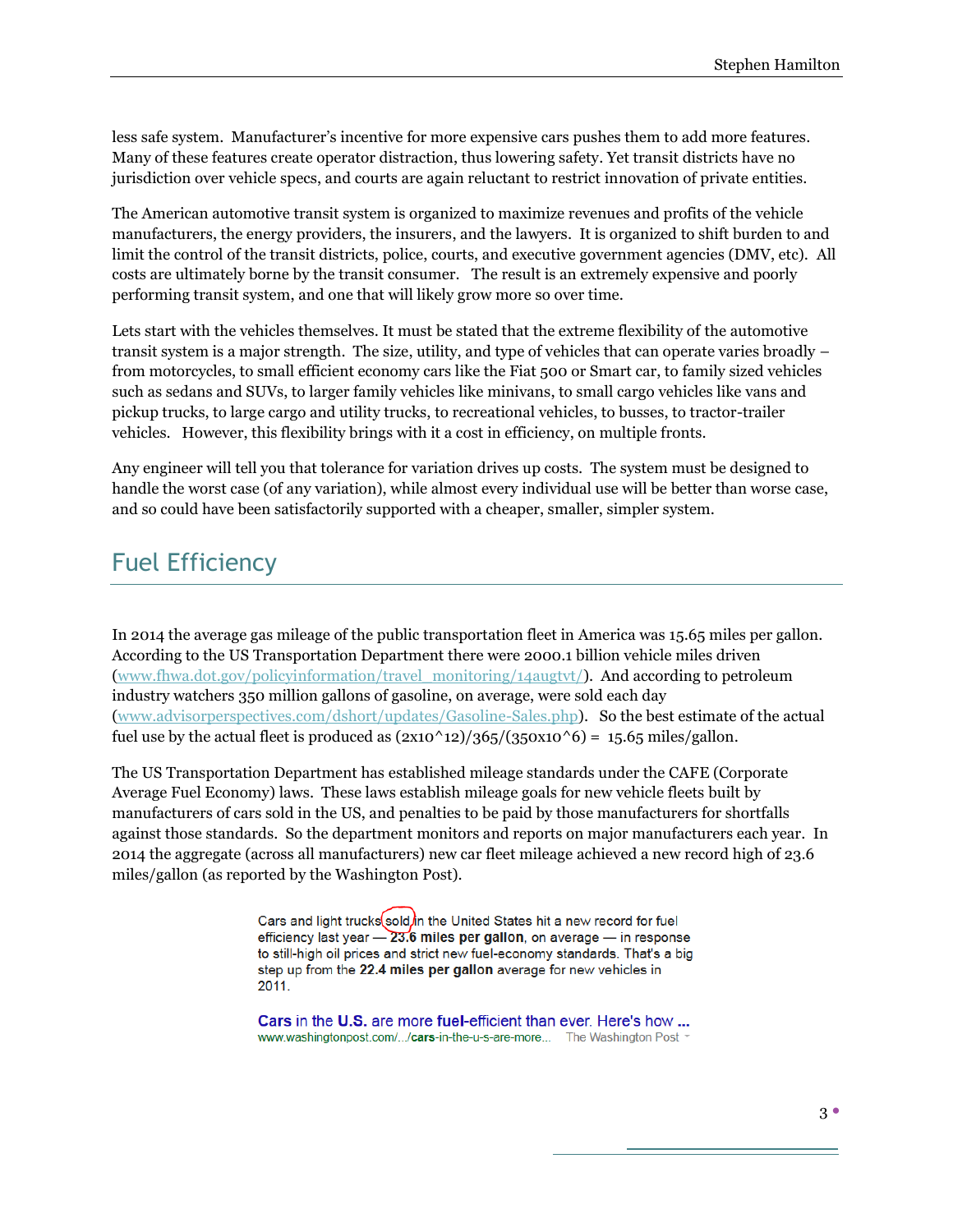The CAFÉ process has tended to improve the actual average mileage over time. As older vehicles are retired and replaced with newer vehicles, those newer vehicles have better mileage. So the fleet average improves. But the fleet calculations made for CAFÉ do not reflect real mileage. In recent years the industry has negotiated modifications to the calculations ("footprint" based standards) that move the numbers farther away from people's real driving experience. The targets are no longer based upon miles per gallon goals, but rather upon miles per gallon per square foot of footprint (area covered by the wheels). So a larger vehicle like a truck can meet the standard with a lower measured mileage than can a smaller vehicle like a compact car. This is significant because the profile of vehicles sold continues to favor larger vehicles. In 2014 3 of the top 4 vehicles sold were trucks ([www.autobytel.com/auto](http://www.autobytel.com/auto-news/features/top-selling-cars-of-2014-1)[news/features/top-selling-cars-of-2014-1\)](http://www.autobytel.com/auto-news/features/top-selling-cars-of-2014-1).

- 1) Ford F-150
- 2) Chevrolet Silverado
- 3) Toyota Camry
- 4) Dodge Ram 1500



Number 1 - Ford F-150

Number 2 - Chevrolet Silverado



Save this article<br>to MyGarage®

 $L$ ike  $\overline{12}$ Save this article<br>to MuGarane@

Number 3 - Toyota Camry

Number 4 - Ram 1500

Save this artic<br>to MyGarage®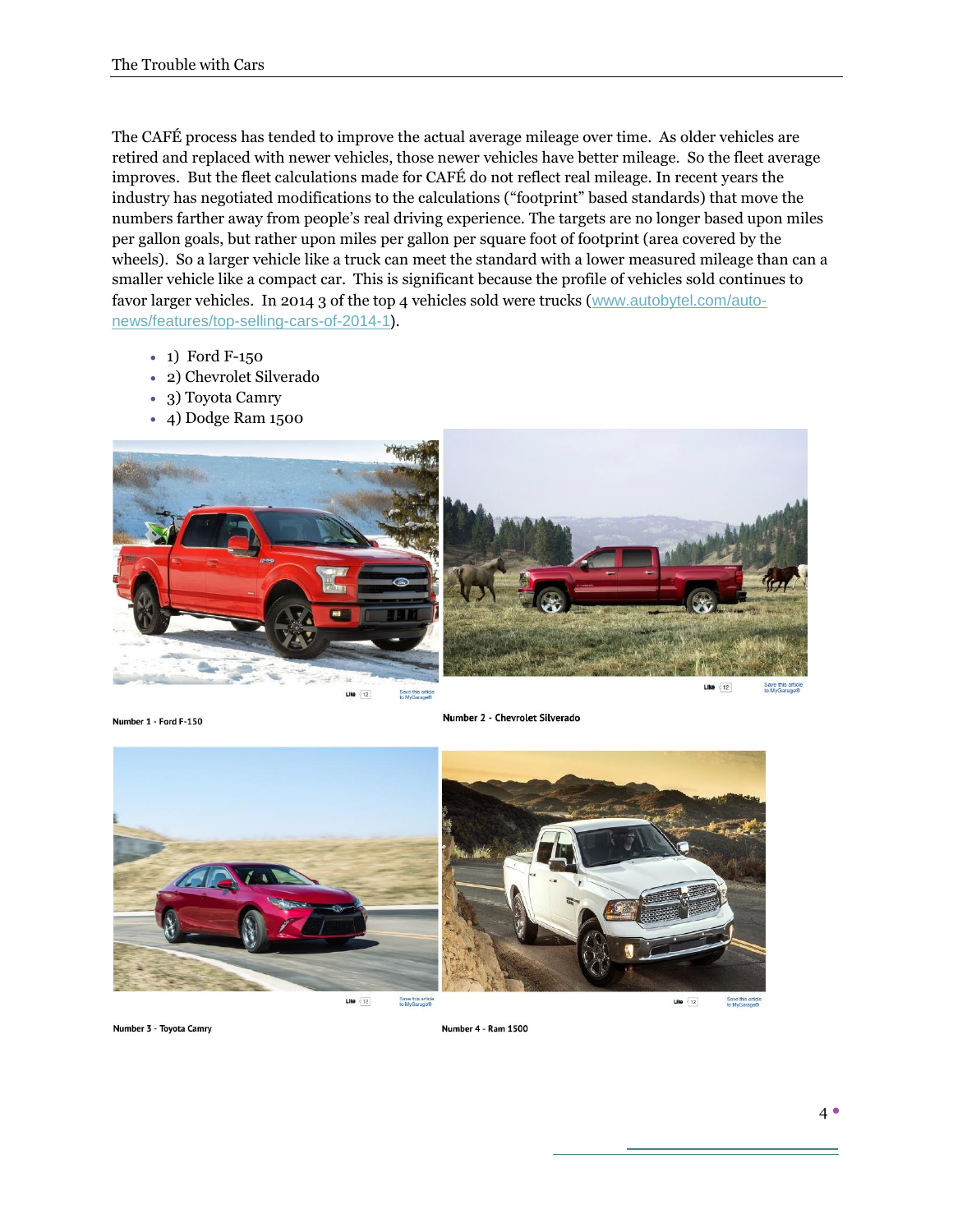So the achieved 23.6 mpg must be "footprint"-adjusted downward to get the real fleet average mileage (harmonic mean). As shown in the chart below (wikipedia.org/wiki/Corporate\_Average\_Fuel\_Economy) what is reported in 2014 as achieving 37.5 mpg, may actually be accomplished with 28.5 mpg for a large footprint vehicle (a 24% downward adjustment). So with sales numbers so heavily tilted towards larger vehicles, the reported 23.6 mpg may point to a new car fleet actually achieving something close to 20% less, perhaps in the 19 mpg range. This would still produce an upward pressure on the total operating fleet – including new and old vehicles – to increase above the 15.65 mpg over time. But that upward pressure may be far smaller than the 23.6 reported number leads us to believe. Lets just call it "effective marketing" by the automobile manufacturers.



But more importantly, the CAFÉ calculations do not take into account the miles driven. The CAFÉ calculation is a simple production weighted harmonic mean. This assumes that all new vehicles will be driven the same number of miles. Let us consider a trivial example of a new car fleet consisting of only 2 cars – a Ford F-150 reported at 17 mpg, and a Toyota Prius reported at 50 mpg. The CAFÉ harmonic mean calculation (last column) reports a fleet average of 25.37 mpg. But this calculation does not account for how many miles each car is driven. The three examples given vary only in the miles driven for each vehicle. Note that in example 1 they are driven the same number of miles, and the actual fleet mileage (next to last column) agrees with the CAFÉ calculation. But examples 2 and 3 show un-even miles driven for the vehicles. In those examples the actual fleet experience varies significantly from the CAFÉ calculations.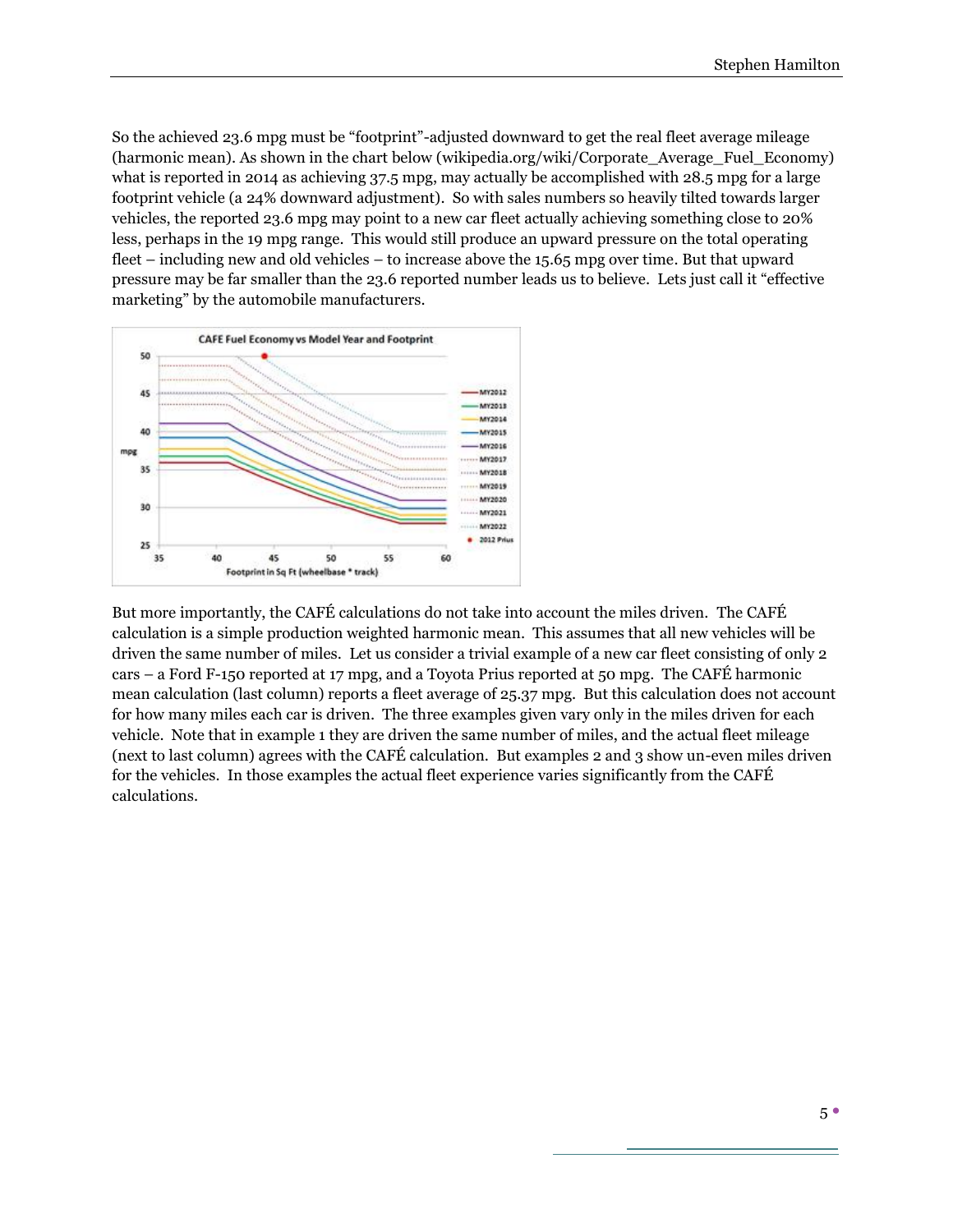|                                     | mileage<br>Car 1<br>measured measured Car 1 Car 2 I<br>mpg | mileage<br>Car 2<br>mpg |    | driven driven  | used<br>Car 1                                                         | used<br>Car <sub>2</sub> | miles miles gallons gallons gallons miles mileage<br>used<br>total<br>miles miles gallons gallons gallons miles | driven<br>total   | fleet<br>actual<br>mpg  | mileage<br>fleet<br><b>CAFE</b><br>mpg |
|-------------------------------------|------------------------------------------------------------|-------------------------|----|----------------|-----------------------------------------------------------------------|--------------------------|-----------------------------------------------------------------------------------------------------------------|-------------------|-------------------------|----------------------------------------|
| symbol<br>calculation               | m1                                                         | m <sub>2</sub>          | d1 | d <sub>2</sub> | g1<br>d1/m1                                                           | g <sub>2</sub>           | G<br>$d2/m2$ g1 + g2                                                                                            | D<br>$d1 +$<br>d2 | Ma<br>D/G               | Mc<br>$2/((1/m1) +$<br>(1/m2)          |
| Example 1<br>Example 2<br>Example 3 | 17<br>17<br>17                                             | 50<br>50<br>50          |    |                | 10,000 10,000 588.24<br>20,000 10,000 1176.47<br>10,000 20,000 588.24 | 200<br>200<br>400        | 788.24 20000<br>1376.47 30000<br>988.24 30000                                                                   |                   | 25.37<br>21.79<br>30.36 | 25.37<br>25.37<br>25.37                |

We see that it is at least possible the CAFÉ reporting under reports real experience. It is plausible that purchasers who expect to drive more miles are more concerned with vehicle mileage and so tend to buy higher mileage vehicles. This would tend to shape the outcome more the direction of example 3, where the actual mileage is higher than the CAFÉ report. Of course without knowledge of miles driven for individual cars sold we simply cannot know what the actual fleet experience is.

We should draw 2 conclusions from the CAFÉ analysis above.

- 1. First, the CAFÉ reports should **not** be used as meaningful measures of even the new vehicle fleet, and certainly not of the whole operating vehicle fleet. So the calculation approach used at the start of this section, which produced the 15.65 mpg estimate, is a more representative approach (although not without fault either).
- 2. Second, even the CAFÉ reporting demonstrates the existence, in large volume deployment, of high mileage vehicles. So we must conclude that automotive technology today can easily achieve better results than the 15.65 mpg we are actually getting. The 23.6 mpg new fleet is 1.51 times higher (even 1.21 times higher after 20% reduction for footprint adjustment). But the new fleet report includes specific cases such as diesels at 42 mpg (2.68 times higher) and plug-in electric hybrids at 99 mpg (6.33 times higher). So the 15.65 mpg must be seen as extremely inefficient relative to what we know is both achievable and economically viable.

So what prevents our automotive fleet from becoming more fuel efficient? Lack of centralized and coordinated control and regulation. A moving vehicle consumes fuel performing 3 tasks: moving air out of the way as it moves; flexing the tires where they contact the road as they roll; and accelerating the weight of the vehicle to increase speed. A vehicle also consumes fuel on a fourth task, whether moving or not: generating electricity to operate comfort devices – most significantly the environmental control system (AC/heater). The energy used moving air is a function of the size and shape of the vehicle, which determine its aerodynamic drag; and a function of the speed the vehicle travels. The aerodynamic drag is determined and controlled by the vehicle manufacturer, and is completely unregulated. The speed of operation is determined by the driver, and is limited by the posted speed limits determined by the transit authority (highway department, local government, etc). The fuel consumed rolling the tires is determined by the tire properties, the tire inflation, and the weight of the vehicle. Tire properties are determined by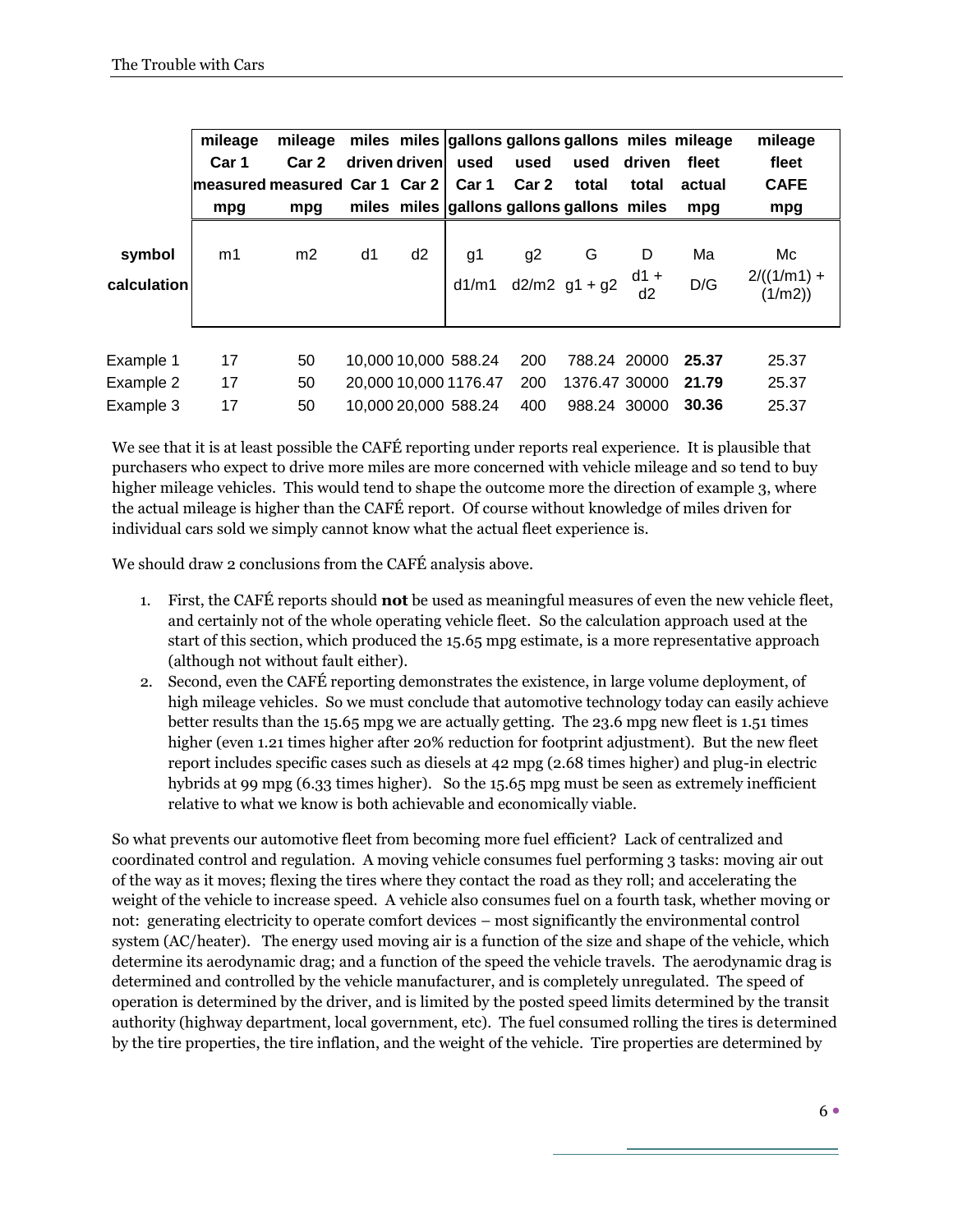the tire manufacturers, and are very loosely regulated. Tire inflation is determined by the vehicle operator, and is completely unregulated. Vehicle weight is determined largely by the vehicle manufacturer, which is very loosely regulated; and to a lesser extent by the loading allowed by the vehicle operator, which is completely unregulated. The fuel consumed accelerating the vehicle is determined by the weight of the vehicle, the rate of acceleration, and the frequency of acceleration. Weight has already been discussed. The rate of acceleration is controlled by the vehicle operator, and is completely unregulated. The frequency of acceleration is determined by the traffic light system, which is controlled by the transit authority. It is unclear if, or to what extent, fuel economy is considered in the operation of traffic lights.

Vehicle manufacturers, tire manufacturers, automotive regulation/licensing authorities, traffic control system operators, and vehicle operators all determine fuel efficiency. Yet no one is responsible for it, and they all have divergent and competing motivations, with fuel economy well down the priority list. Each must make decisions that accommodate the decisions of the others, with little or no ability to restrict those others' decisions.



History shows the CAFÉ process is an insufficient coordinating force to counteract the competing interests. In its first 7 years the process was able to improve mileage from 13 mpg to 21 mpg – a  $61\%$ improvement (8.7% per year). But in the 32 years since, the process was only able to improve mileage from 21 mpg to 24 mpg – a far smaller 14% improvement over a much longer time (0.4% per year).

As shown above, vehicle weight figures prominently in this issue, and it is illustrative of the barriers to progress introduced by the division of responsibilities. In America the average vehicle weighs approximately 3600 lbs. Lighter weight vehicles are available (Fiat  $500 \sim 2300$  lbs; SmartCar  $\sim 1800$  lbs; Mini Cooper  $\sim$  2600 lbs). There is a perception that the lighter cars are not as safe as the heavier cars. This perception is false. Consider an INDY race car, which weighs approximately 1500 lbs. The maximum speed of an INDY race car is about 220 mph; or a bit more than 3 times the 70 mph maximum speed of the average passenger car. Each race we see a quarter to a third of the field involved in high speed crashes. Yet the injury and fatality rates are extremely low. Contrast that with the injury rates from passenger vehicles. So lightweight vehicles can be extremely safe.

The primary reason the race injury rates are so low is that all of the race vehicles are approximately the same weight, and usually travelling at approximately the same speed. Therefore the momentum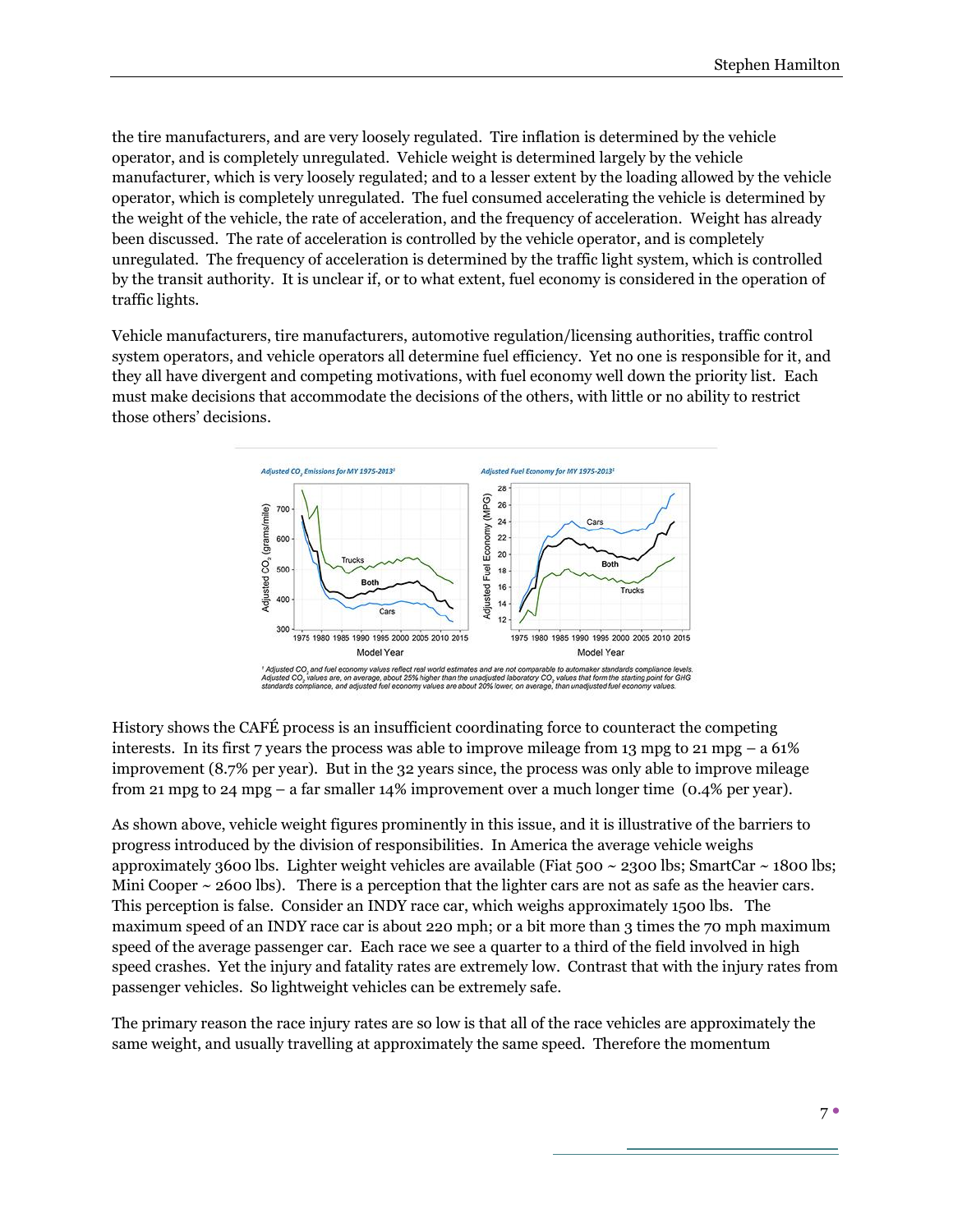difference – the energy which must be absorbed in a crash is relatively low. It is this momentum difference that most directly relates to the safety of a vehicle. Since our public transit system very loosely regulates vehicle weight, it permits the 1800 lb SmartCar to use the same roadway as the 7400 lbs Ford F-350. Therefore the lightweight car is at significantly higher risk if the two collide.

The vehicle manufacturer wants to make more money by selling a bigger, heavier car. Some consumers have need for that vehicle size, so they buy them and operate them. Other consumers must then face increased safety risks posed by the vehicle weight differential. They may also face increased insurance costs as the insurers protect themselves against higher claims on lighter weight vehicles. Therefore these other consumers then have incentives to move to bigger cars, and many of them do. On average, vehicles in the operating fleet get bigger and less fuel efficient. The result also has other negative side effects. The bigger vehicles demand accommodation with wider lanes on roads, so construction costs and maintenance costs borne by governments increase, and the increases are passed on to consumers. Meanwhile the larger cars take up more road space, so fewer fit in the same area. This increases congestion in city cores, which increases the frequency of stops by traffic lights. Therefore the number of accelerations along a route increases. Travel times also increase.

In short, since nothing and no one entity manages fuel consumption, all other concerns are optimized first at the expense of fuel consumption. The broadly unregulated vehicle and operator specifications which give our system great flexibility, also extract a very high price in dollars, safety, transit times, and fuel consumption. While technology offers potential for fuel economy in excess of 200 mpg, we already have in the current operating fleet proof of mileage in excess of 100 mpg, which is nearly 7 times greater than the 15.65 mpg fleet average we experience. How could we call the current solution anything other than terribly in-efficient with respect to fuel economy?

#### Land Use

A major reason personal automobiles are used for personal transit is because they are so convenient. But they are only convenient because we allocate so much of our land in order to make them so. In addition to the land actually required for the roads themselves, we dedicate significant chunks of land to park/store the vehicles when they are not in use. Collectively the roads and parking lots consume a surprisingly large portion of urban and suburban land.

For most personal vehicles the duty cycle – portion of time they are in actual use – is extremely low. A typical example would be a sub-urban commuter who commutes to and from work 5 days per week, and has a 45 minute commute each way. That is 1.5 hours of vehicle operation per 24 hour day. On the weekend, chores and leisure activities may require a larger number of shorter trips. But the total operation time per day is likely nearly the same, or less. Use of 1.5 hours per 24 hour day is a duty cycle of 6.25%. Very nearly the same estimate can be achieved a different way. The average driver logs 12,000 miles per year. If his average operating speed is 20 miles per hour, covering that distance requires 600 hours of driving. There are 8760 hours per year, so that is a 6.84% duty cycle.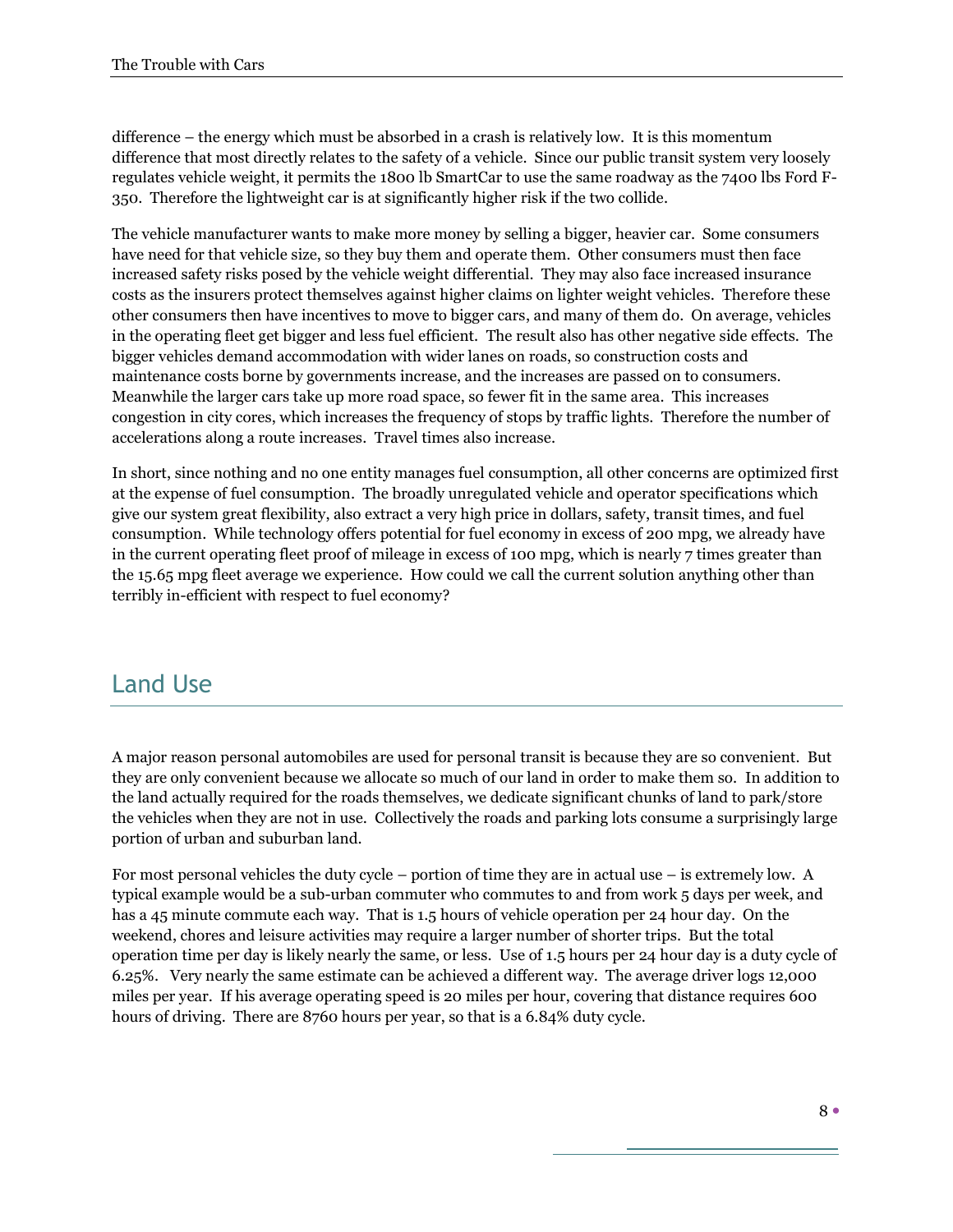While a vehicle is in operation it requires the roadway. Dense roadways are more convenient than sparse roadways, since they offer a better likelihood of being able to drive closer to the ultimate destination. This should result in quicker commutes and less walking distance. But denser roadways require more land be given over for this dedicated use. And this land will be used by each commuter only around 6.5% of the time.

Urban zoning will determine how wide roadway lanes must be, and how much on street parking area is required. Typical modern lane widths are 12 feet. With dual lanes and some allocation for parking and turn lanes, roadway minimum widths of 40 feet are typical. If the urban area is zoned for 12 blocks per mile (which is common), the minimum land allocation for roadways is 18%. Where traffic management requires more lanes, the allocation must go up.

Automotive traffic creates a risk to pedestrians. It is not practical to eliminate pedestrian traffic from cities. Therefore means are needed to mitigate this risk. The most common solution is "grade separation", where sidewalks are constructed for pedestrian traffic, so that the roadways can be exclusively used by automobiles (or shared with bicycles). Generally sidewalks and roadways run in parallel. This makes precisely separating the land allocations for sidewalks from the allocations for automotive roadways difficult.

Since the vehicles are "personal", they must be parked when not in use. In order for use of personal vehicles to be convenient, the distance between the parked vehicle and the eventual operator must be small. Since this distance will likely be traversed by walking, minimizing this distance is essential to preserving the "immediacy" factor for use of the vehicle (how quickly is transit available), which is a big part of its convenience. This means that parking space is required at each location where the vehicle will be taken. Since each vehicle that goes somewhere also came from somewhere, there will always be at least 2 such locations (e.g. home and work). At most one of them can be used at a time.

So for the 93.5% of the time that the vehicle is parked, it occupies exactly 1 of n possible parking locations, with the other n-1 un-occupied by the vehicle. This could result in a huge amount of unused land. So generally the parking space is a combination of exclusively allocated parking (usually at home) and shared allocation parking (usually in public). The degree of sharing therefore determines how much land is needed, and is a statistical trade-off with the immediacy convenience of personal vehicles in the neighborhood where the sharing is done. Commercial and municipal entities constantly struggle with how to balance the convenience with the cost of parking. So there is considerable variation across businesses and municipalities in how that trade-off is optimized. But in all cases, the land investment for parking is substantial.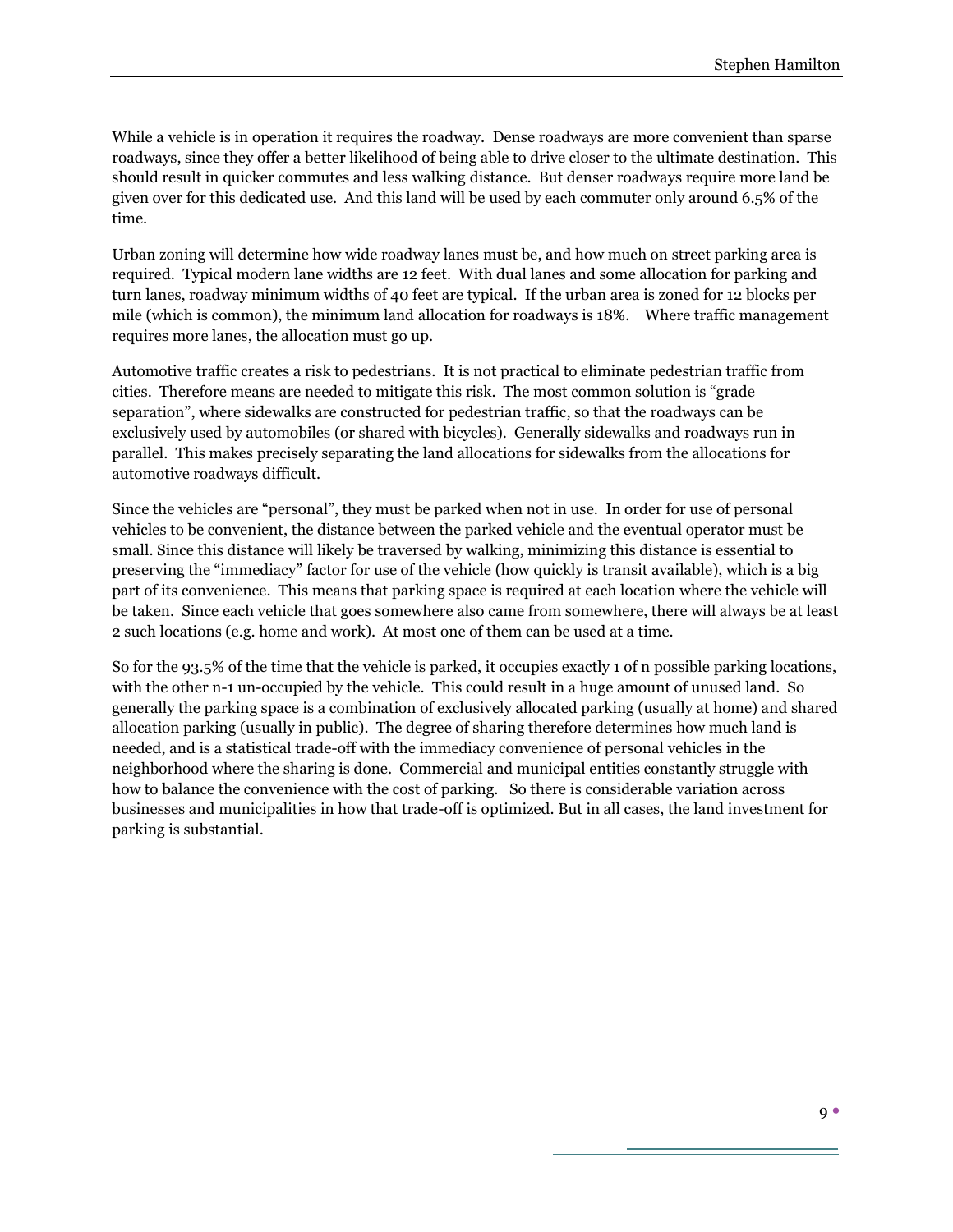



Houston, TX Surface parking: 21.3% Garage parking: 3.7% Street area (including sidewalks): 39.7% Total area for rights-of-way plus off-street parking: 64.7% Park space: 2.6% (1.1% exluding Discovery Green)

Little Rock, AR Surface parking: 26.5% Garage parking: 2.7% Street area (including sidewalks): 32.0% Total area for rights-of-way plus off-street parking: 61.2% Park space: 0.0%



Milwaukee, WI Surface parking: 11.5% Garage parking: 3.8% Street area (including sidewalks): 38.8% Total area for rights-of-way plus off-street parking: 54.1% Park space: 1.5%



Washington, DC Surface parking: 1.1%\* Garage parking: 0.0% Street area (including sidewalks): 43.3% Total area for rights-of-way plus off-street parking: 44.4% Park space: 2.53% (5.00% including Ellipse) \*Much of this is the large lot to the east scheduled for redevelopment as CityCenter

The images above are from [//oldurbanist.blogspot.com/2011/12/we-are-25-looking-at-street-area.html](http://oldurbanist.blogspot.com/2011/12/we-are-25-looking-at-street-area.html) (note reference to //forum.skyscraperpage.com/showthread.php?t=191539 where there are more). A number of individuals used satelight imagery (google earth) of various American cities, and overlaid color coded annotations of the land use. The oldurbanist blogger was particularly interested in contrasting land use for parks vs land use for automotive purposes. Red shows surface parking, yellow shows aboveground parking garages, and green shows park space. Three of the four cities (Washington, DC is the exception) have parking allocations between 15.3% and 29.2%. The examples on the forum are much more in keeping with these 3.

So the common case today is for cities to spend approximately 45% of their land area supporting the use of personal automobiles for personal transit – 20% or more for the roads themselves, and 25% for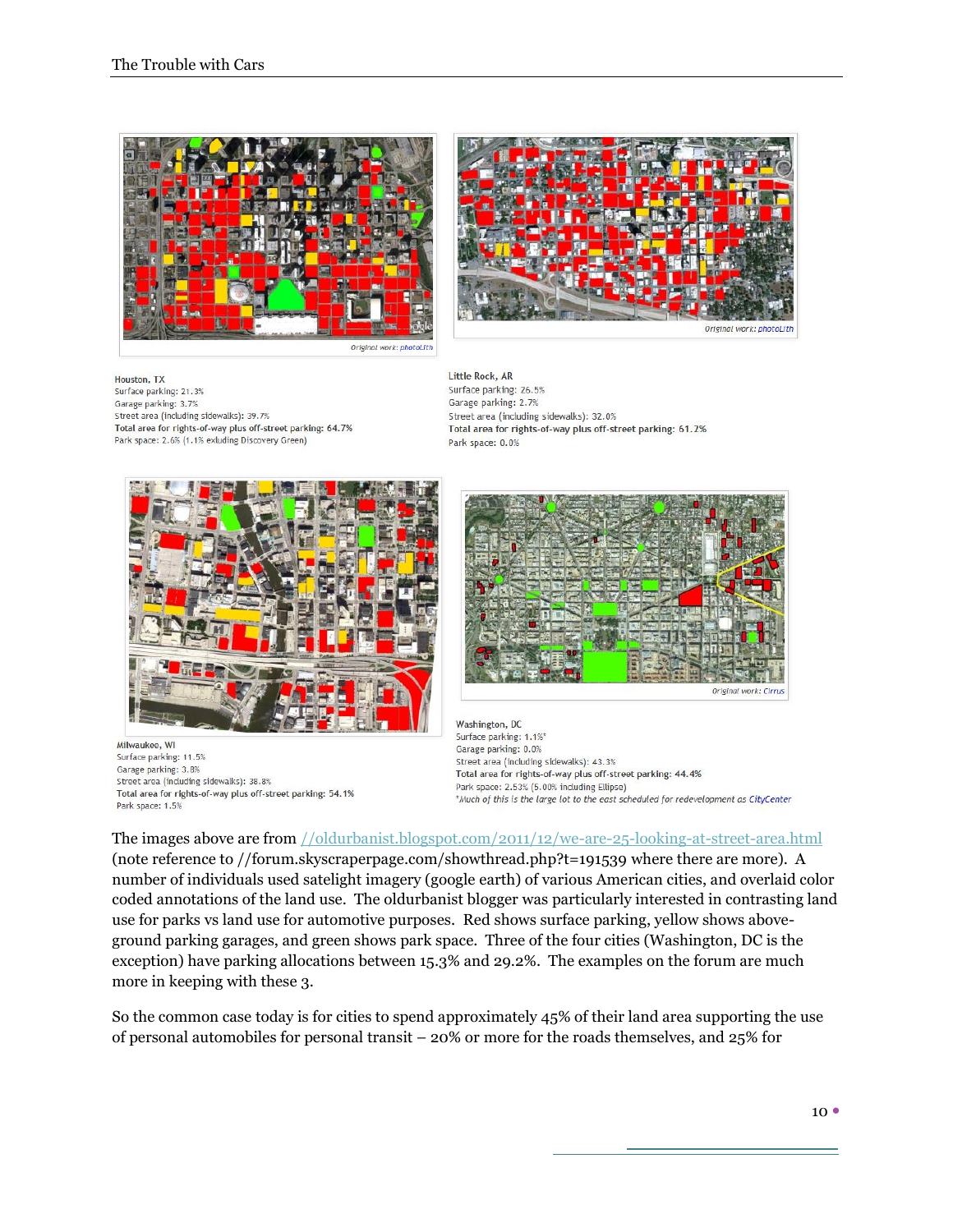parking. Individual businesses often allocate more, and only need to provide for parking. Even homes must allocate significant land area for parking.

Much of this land is poorly used. A residential garage is likely empty 50 hours per week (29.7%). A business parking lot will only rarely be full. And many roads will be used very few times per day, for only seconds each use. How could we call the current solution anything other than terribly in-efficient with respect to land use?

## Traffic Lights

This author admits to a passionate dislike of traffic lights. If time is the only real possession we have in this world, then anything that wastes our time is rightfully hated. Wasting commute time is exactly what traffic lights do.

Traffic lights are well named, since traffic is what they create. If you define "traffic" as anything like a high density of vehicles moving at a slower pace than possible, then what better creates traffic than stopping all vehicles at one place and time? They are sometimes called "stop lights" – because that's what they force a vehicle to do. Stopping is counter to their stated goal of promoting traffic flow. They are also sometimes called "red lights". Why is that if they are green as much as red? Because they are not.



The geographic regions covered by roadways are (at least) two dimensional. In most places the road network that results is some form of a 2D grid (perhaps a quite irregular grid). This means intersections are present in the network. The safest solutions to implement intersections are overpasses and underpasses. But these are more costly to build, both in dollars and in land. So most often, surface intersections are implemented. Since the intersection itself will be used to carry traffic along two axes (north-south and east-west), some method is needed to avoid collisions between vehicles in the crossing flows. Sharing the intersection pavement in a time multiplexed way among the crossing axes is the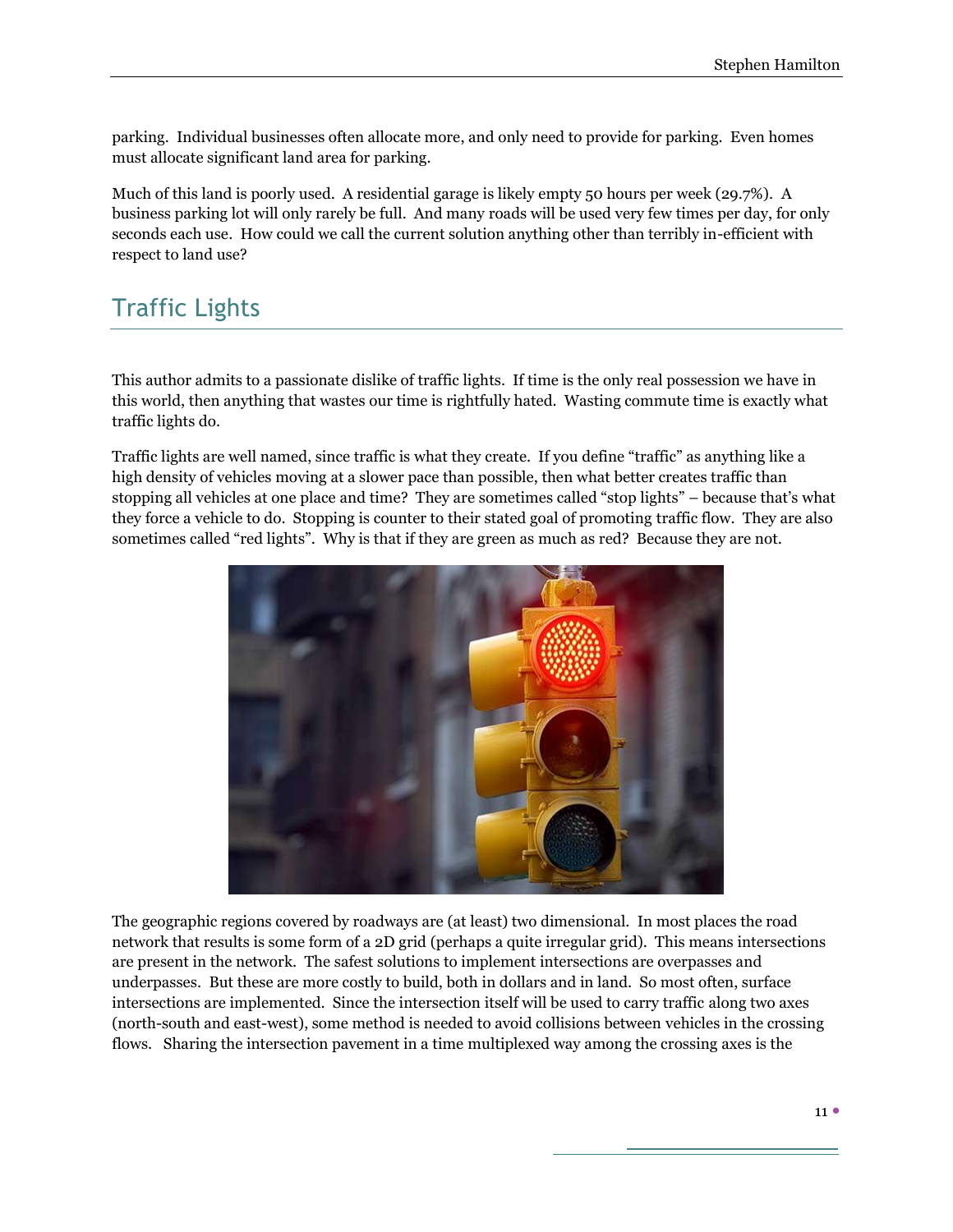obvious solution. Because a distributed control system is used – with each driver controlling his own vehicle – and because the drivers are amateurs of disparate skill levels, a fairly coarse time grain must be used for the sharing. Enter the traffic light.



The drawing above depicts the control sequence for a basic 2-state traffic control sequence. Lights facing opposite directions always show the same color. Lights in orthogonal directions (crossing axes) generally show opposite colors so 2 states result: north-south use of the intersection, or east-west use of the intersection. The traffic light alternates between these two states. The drawing shows a control sequence spending the same amount of time in each state, although this is not required. For safety there is a brief period at each state transition where traffic along both axes is stopped. And there is a warning period where the yellow light indicates a coming transition to red.

Note that the duration of red covers 2 safety periods, the opposing green duration, and the opposing warning (yellow) period. So the red duration is always greater than the duration of the opposing green. If the green duration is the same along both axes, this means the red duration is greater than the green duration along each axis. Traffic is free to move along an axis only during a green light, so the green duration is called the "go" time. Traffic is either stopped or in the process of stopping during the red and yellow lights, so this duration is called the "stop" time. The go time and stop time combined make up the repeating cycle time. It is easy to see how the stop time is usually longer than the go time, so that the duty cycle for use of the intersection by traffic along an axis is less than 50%. This duty cycle matters.

Lets assume that a car enters the road a distance *dist* west of the intersection at an arbitrary time *t=0*, and proceeds east to the intersection at the *speed* limit. At a constant velocity time and distance are proportional, so the vehicle reaches the intersection at time  $t_d = dist/speed$ . Since the start time was arbitrary with respect to the traffic light cycle at the intersection, the arrival time *t<sup>d</sup>* is also arbitrary. It could occur anywhere in the cycle. There is a *stop/cycle* probability  $t_d$  will occur during the stop time. It could occur right at the beginning of the stop time, so the waiting time for a green light will be *stop*. It could occur right at the end of the stop time, so the waiting time for a green light will be essentially 0. On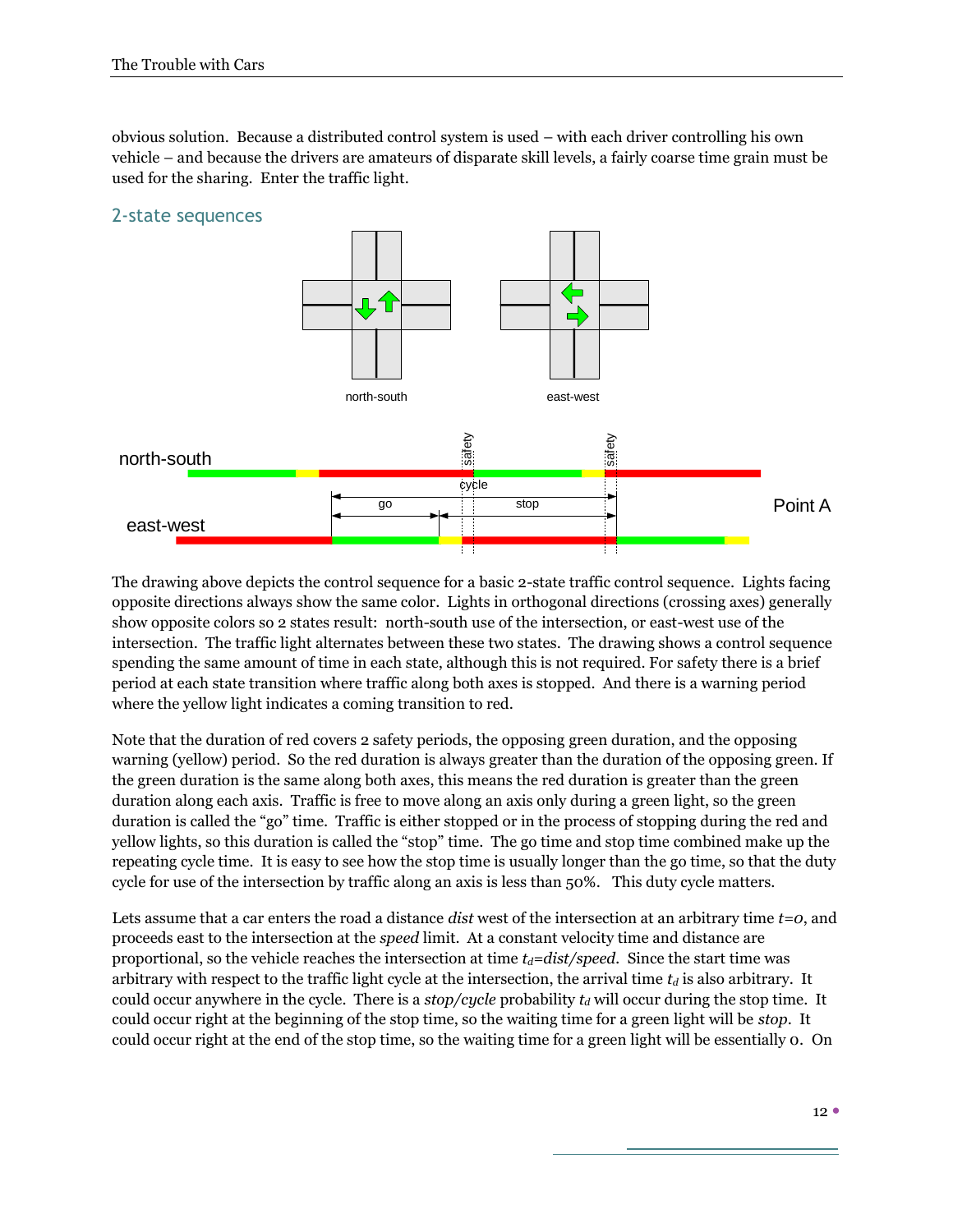average the duration of the wait time is *stop/2*, but there is only a wait some of the time. So the probabilistically weighted delay at the traffic light is  $t_w = (stop/cycle)*stop/2$ . As the  $(run/cycle)$  duty cycle goes lower (below 50%), then the *(stop/cycle)* ratio goes higher (above 50%), and the time waiting at each light for the light to turn green (*tw*) goes higher.



This wait time has a significant impact upon average commute speed. A vehicle travelling down the roadway in a direction will wait for the light to turn green, then accelerate up to the speed limit and drive the distance to the next light, then potentially need to stop again and wait for the next light. This time spent waiting is time spent commuting, but it makes no progress along the commute path. So it degrades the average commute speed. Consider a traffic light duty cycle of 50%. The wait time is 25% of the cycle, and is 50% likely, so the contributed delay is 12.5% of the cycle. If traffic lights are far apart then the travel time  $(t_d)$  is long relative to the traffic light cycle. But if lights are close together then the travel time between them will be a fraction of the cycle. For example, if the travel time is 25% of the cycle, then adding 12.5% of a cycle delay is a 50% penalty. Thus the average commute speed would be 33% lower than the driven speed (speed limit) {speed = dist /( $0.25$ \*cycle) vs Savg = dist /( $0.375$ \*cycle); 1 –  $(Savg/speed) = 1 - (0.25/0.375) = 0.33$ .

This analysis matches well with the real world experiences of drivers. In downtown areas posted limits are usually 35 mph. Yet commute rates generally vary between 11 mph (31%) and 22 mpg (62%). Suburban speed limits are often 45 mph. Yet commute rates are only 14 mph to 30 mph (a similar 31% to 67% range).

The duration of the warning time (yellow light) is determined by the posted speed limit. This light must persist long enough to permit a driver to recognize the light change and react to it by beginning braking, and to brake at a reasonable rate from the speed limit to a stop. So for example, for a posted speed limit of 35 mpg, at least 8 seconds of yellow are needed - 2 seconds of reaction time, and 6 seconds to brake from 35 mph to a stop at 6 mph/second. Occasionally, this warning is not sufficient, so a vehicle continues through the intersection (after the yellow) rather than stopping. The safety interval delays cross traffic from entering the intersection immediately in order to protect against this. Usually a couple seconds is sufficient. These safety intervals represent lost efficiency, since the intersection pavement is not used by vehicles along either axis during this time.

Note that the duration of the red light for one axis is longer than the duration of the green light for the other axis,. The amount of the excess duration is twice the safety interval plus the yellow duration for the other axis. The cycle time is the sum of the go time and the stop time. Therefore the cycle time is the sum of the go time for each axis, the warning times for each axis, and two safety intervals. It is not required that the go times for each axis are the same (although as we will see later it is common). Using disparate go times is a good way to support more traffic flow along one axis than the other.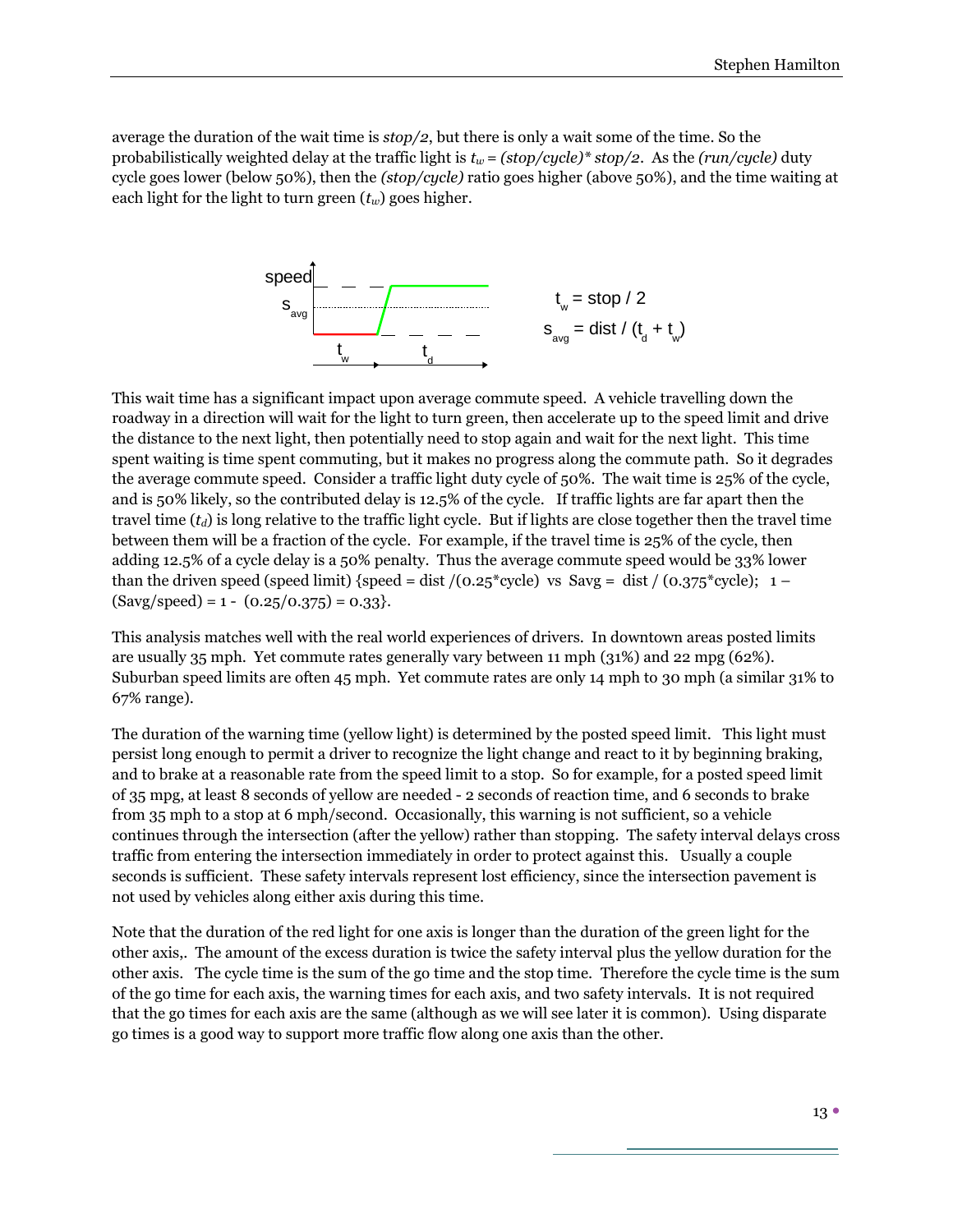There is a practical limit on the stop time, which therefore puts a practical limit on the cycle time. The roadway leading up to an intersection can be thought of as a queue. Initially, and during a green light, the queue is empty. But once the light turns yellow (and then later red), vehicles encountering the light must enter the queue by stopping behind those that arrived earlier. These cars are lined up on the roadway at some maximum packing density. This maximum packing density, and the length of roadway between this light and the previous one determine the maximum number of cars that can be in this queue. The maximum queue size and the rate cars arrive and enter the queue limit the time the queue can be allowed to accumulate (the stop time).

For example, suppose there are 12 city blocks per mile, and two traffic lights 2 blocks apart; with peak traffic flowing along the path at a rate of 1 car per second. The blocks are 440 feet long, so the maximum line of queued cars is 880 ft. If the cars tend to line up with a density of about 1 for every 25 feet, then a queue with more than  $880/25 = 35$  cars will begin to block the previous intersection. So the stop time should be no more than  $35/1 = 35$  seconds.

In reality the limit should be lower than this. When the light turns green the first car in the queue will begin moving. It will be some time later before the last car in the queue begins moving. Until then that last car tends to block the previous intersection. Leaving some buffer for additional accumulation during this acceleration time is necessary to avoid blocking the earlier intersection. The real math to calculate the limit has to do with differences between the rate of arrival of new vehicles into the queue and the rate of departure from the queue as vehicles accelerate. The simple rule of thumb is that only ½ of the roadway between the lights should be used for the queue if we are to avoid blocking the previous intersection. So in the example,  $((880/2)/25)/1 = 17$  seconds stop time should be the maximum (and this includes an 8 second warning interval). So the light should be red no more than 9 seconds (including the 2 safety intervals of 2 seconds each).

A desire to avoid lengthy queues at red lights, and the upstream blocking that could result argues for a selection of short cycle times in the design of the light's control sequence. However, such a selection brings negative consequences. First, recall that the 2 safety intervals are lost efficiency. No traffic flows during these times. The warning intervals can be thought of in a similar fashion. During these times traffic is stopping. The intersection may still be in use, but traffic flow is being impacted. These lost times represent a greater percentage of loss if the cycle is shorter. For example, 20 seconds of loss (2 safety periods of 2 seconds each, and 2 warning intervals of 8 seconds each) is only 8.3% of a 4 minute cycle, but is 16.6% of a 2 minute cycle.

Additionally, the motivation for short cycles grows out of closely spaced traffic lights. For such tightly spaced lights the travel time between them time  $(t_d)$  will be small. You will note the equation for  $s_{ave}$ associated with the drawing above assumes an instantaneous velocity change from 0 to the speed limit. The drawing however shows a more reasonable acceleration process. If (*td*) is relatively long then the impact of this acceleration on  $s_{avg}$  is negligible. If  $(t_d)$  is relatively short then the impact is more pronounced.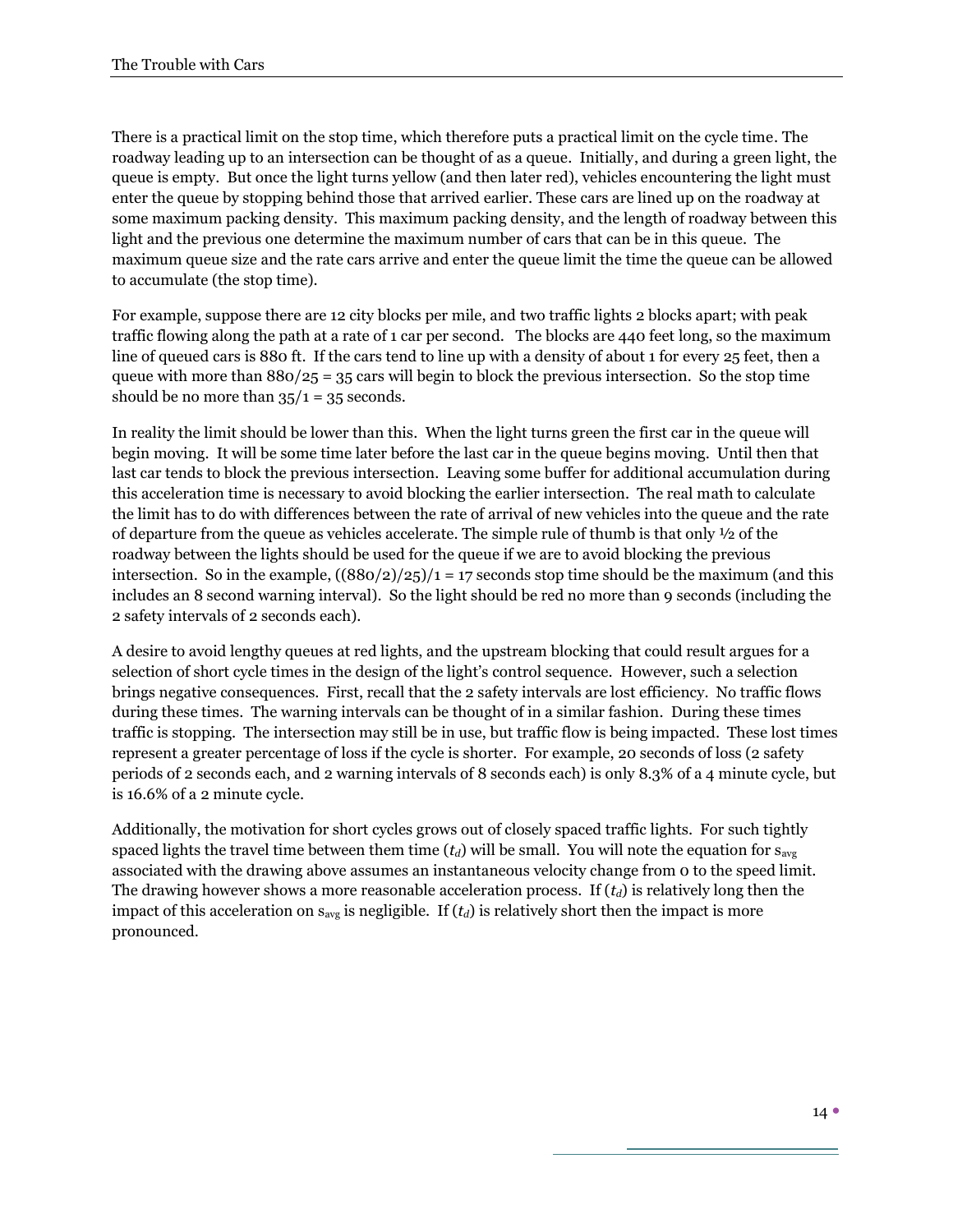| speed limit | 35  | mph      |        |                   |           |           |
|-------------|-----|----------|--------|-------------------|-----------|-----------|
| apoderation | 6.  | mph /seo |        |                   |           |           |
| blocks      | 12  | per mile |        | 440               | Ħ.        |           |
|             |     |          |        |                   |           |           |
|             |     |          |        |                   | etreothye |           |
|             | td  | speed    |        | distance distance | speed     | reduction |
|             | 550 | mph      | ۴ŧ     | <b>blooks</b>     | mph       | 96        |
|             | ٥   | ٥        | 0.0    | <b>QO</b>         | 0.0       | 0%        |
|             | 1   | 6        | 4.4    | <b>O.O</b>        | 3.0       | 50%       |
|             | 2   | t2       | 17.6   | <b>O.O</b>        | 6.0       | 50%       |
|             | 3   | 18       | 39.6   | 0.1               | 9.0       | 50%       |
|             | 4   | 24       | 70.4   | 0.2               | 12.0      | 50%       |
|             | 5   | 30       | 110.0  | 03                | 15.0      | 50%       |
|             | 6   | 35       | 157.7  | 0.4               | 17.9      | 45%       |
|             | 7   | 35       | 209.0  | û5                | 20.4      | 42%       |
|             | 8   | 35       | 2603   | 0.6               | 22.2      | 376       |
|             | 9   | 35       | 311.7  | 0.7               | 23.6      | 33%       |
|             | 10  | 35       | 363.0  | ū8                | 24.8      | 256       |
|             | 11  | 35       | 4143   | 09                | 25.7      | 276       |
|             | 12  | 35       | 465.7  | 11                | 26.5      | 246       |
|             | 13  | 35       | 517.0  | 12                | 27.1      | 236       |
|             | 14  | 35       | 568.3  | 13                | 27.7      | 21%       |
|             | 15  | 35       | 619.7  | 14                | 28.2      | 206       |
|             | 16  | 35       | 671.0  | 15                | 28.6      | 18%       |
|             | 17  | 35       | 7223   | 16                | 29.0      | 17%       |
|             | 18  | 35       | 773.7  | 18                | 29.3      | 10%       |
|             | 19  | 35       | 825.0  | 19                | 29.6      | 19%       |
|             | 20  | 35       | 8763   | 20                | 29.9      | 15%       |
|             | 21  | 35       | 927.7  | 21                | 30.1      | 14%       |
|             | 22  | 35       | 979.0  | 22                | 30.3      | 136       |
|             | 23  | 35       | 1030.3 | 23                | 30.5      | 13%       |
|             | 24  | 35       | 1081.7 | 25                | 30.7      | 126       |
|             | 25  | 35       | 1133.0 | 26                | 30.9      | 126       |
|             | 26  | 35       | 11843  | 27                | 31.1      | 11%       |
|             | 27  | 35       | 1235.7 | 28                | 31.2      | 11%       |
|             | 28  | 35       | 1287.0 | 29                | 31.3      | 10%       |
|             | 29  | 35       |        |                   |           |           |
|             |     |          | 1338.3 | 30                | 31.5      | 10%       |
|             | 30  | 35       | 1389.7 | 32                | 31.6      | 10%       |

The table to the left exemplifies this. It shows the case for uniform acceleration up to a speed limit of 35 mph. This takes 6 seconds. After that the speed limit is maintained. It calculates the effective (or average) speed over the whole time moving. During acceleration this average speed is a 50% reduction from the instantaneous speed. After acceleration the reduction begins to taper. But even after 15 seconds the effective speed is still a 20% reduction from the instantaneous speed. And even after 20 seconds and covering 2 city blocks the reduction is still 15%.

So if traffic lights are too close together, then travel time between them is small, and this means that average travel speeds suffer after any light stops a vehicle. Light cycles times may be short in this case, so that stop times and wait times are also short, but these wait times still compound the average speed reduction.

In fact, traffic light density has a compounding effect on average travel speed. The more densely traffic lights are placed, the less efficiently the intersections are used, and the lower average travel

speed is. So less time is spent moving and moving is done more slowly.

#### Synchronization

The impact of wait times at traffic lights can in some cases be effectively managed and reduced by using synchronization. Synchronization works best for road networks that are very regular grids, so that the distance between intersections is nearly the same along any road (actually times are what matter, so the ratios between distances and speed limits is what must be relatively constant).

The drawing below depicts how synchronization works. All intersections implement the same cycle length and duty cycles). Additionally, the start times of the cycles at various intersections have a fixed relationship to one another. The drawing depicts 2 intersections in the grid, at Point A and Point B, distance *dist* apart. The roadway along the path between the points has a speed limit of *speed*, in both directions. An east-bound vehicle leaving Point A just as the light turns green will reach Point B (*td*) later, just when the east-bound light at Point B turns green. So wait time is avoided at Point B. A west-bound vehicle at Point B can leave at that time, and it will arrive at Point A (*td*) later. If the Point A go time is long enough, that vehicle will likewise avoid wait times.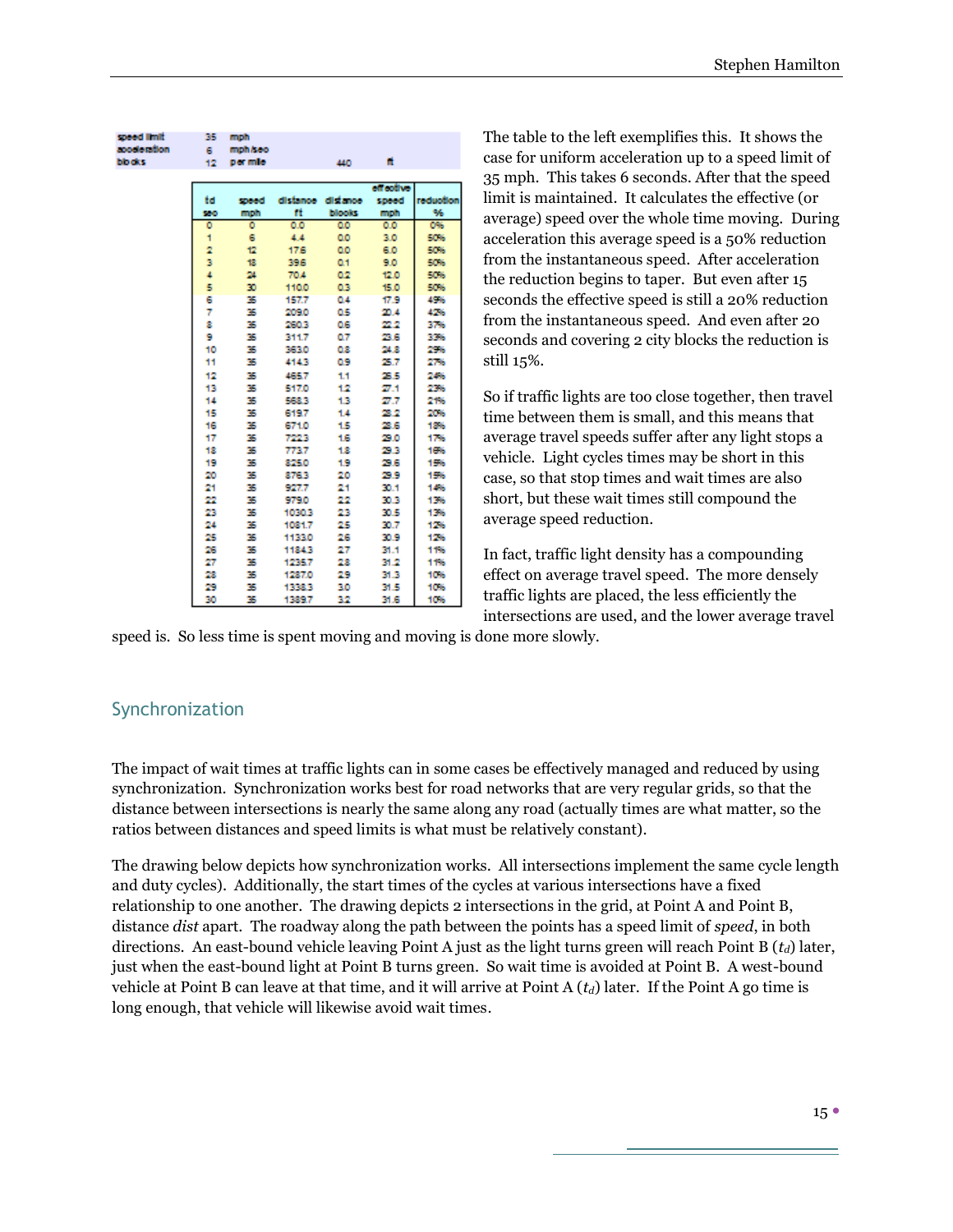

When the whole grid is properly synchronized, the east-bound vehicle (after stopping once) should be able to move continuously, at the speed limit, through one intersection after another, always reaching each intersection during its go time. The west-bound vehicle likewise should be able to stop just once, and then travel through some number of intersections during their go time, before it finally encounters an intersection during its stop time. That west-bound vehicle should then repeat that "N hops" pattern. A longer cycle time allows the number (N) of hops to be larger. The grid is synchronized along both axes, with one direction along each axis getting the preferred treatment. Usually the signal pattern is changed throughout a typical day to match dominant commute activity - e.g. north and east favored for the morning commute, then south and west favored for the evening commute.

Synchronized traffic light patterns can have major benefits. Average speeds are higher, so commute times are shorter. Since commute times are lower, vehicles stay on the road less time, so the number of vehicles loading the roadway network is reduced. Each trip requires fewer accelerations, so fuel economy is maximized. There is less stop and go, so traffic density is lower, resulting in fewer accidents.

Unfortunately, many municipalities do not synchronize their traffic lights, and most who do see far smaller benefits because their lights implement 4-state sequences (rather than 2-state sequences).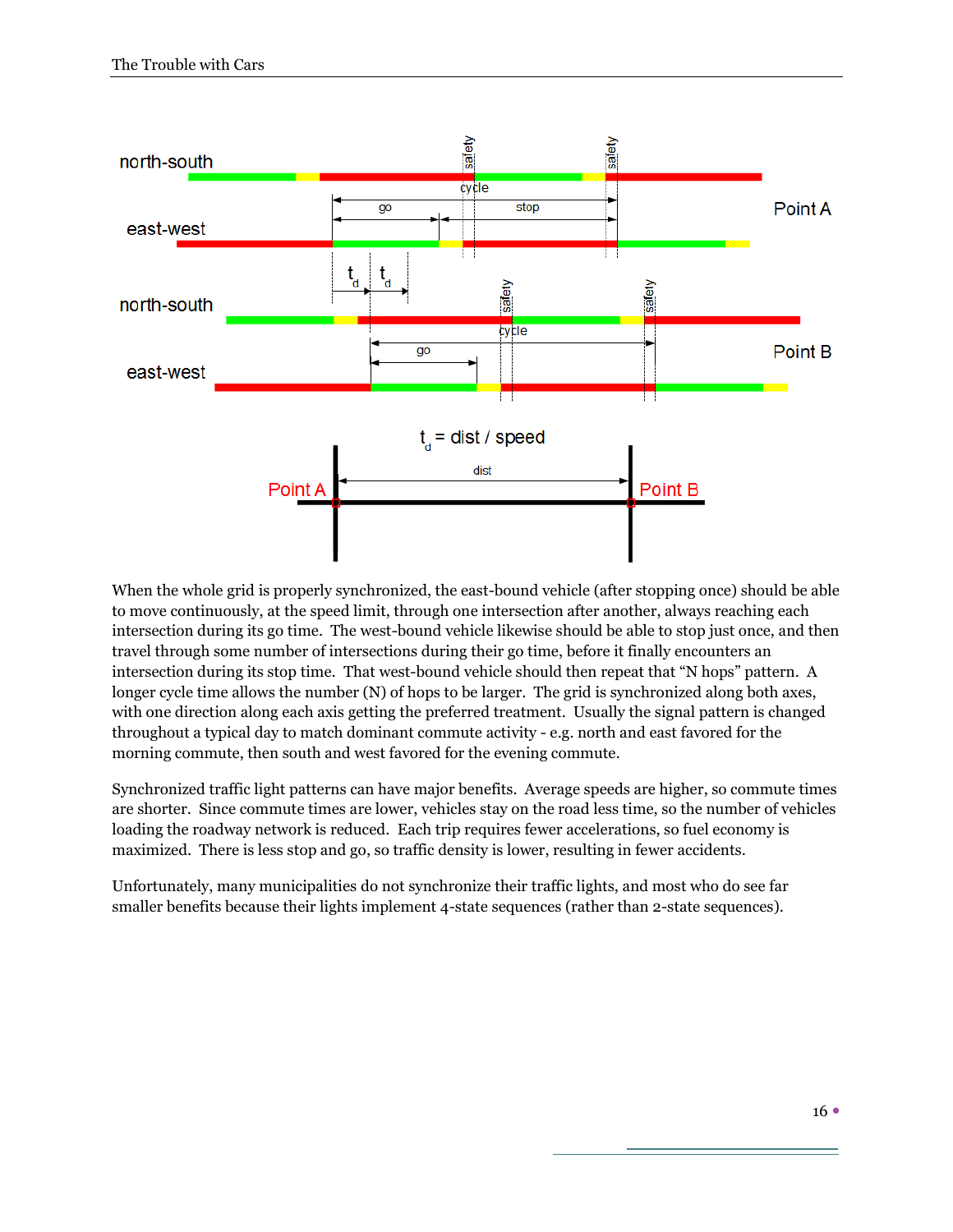#### 4-state sequences

The organizing paradigm for automobiles in America is "right-hand drive". We drive in the lanes to the right side of the roadway (which means the driver's seat is on the left, the right of way is to the right, etc.). Most of our roads are bi-directional. Therefore left turns – at surface intersections, and while entering or leaving the roadway - are uniquely problematic. They require that the vehicle cross one or more oncoming lanes of traffic.

Safely executing a left hand turn across flowing traffic is one of the more difficult tasks of driving. It requires patience, judgment, quick reactions, manual coordination, and a feel for the responsiveness of the vehicle. The "personal transit" operators in America are amateurs. As a population, they have demonstrated poor ability to perform left turns safely. For years accident rates showed the need for left turns to be a significant contributing factor.



Most municipalities have chosen to manage this problem by providing protection for left turns. Today most left turns are performed in the absence of on-coming traffic. This is accomplished by altering the control sequence of traffic lights to implement a 4-state sequence. The existing two states – north-south, and east-west – are augmented with two more states which allow each of the axes to perform protected left turns. The drawing here depicts the 4 states.

These additional states require additional time in the cycle, requiring the cycle to be longer. So the same go times for the north-south and east-west axes now

occur less frequently. Therefore the duty cycle for a 4-state sequence is much lower than for a 2-state sequence. The durations of the new n-s turn and e-w turn states are generally shorter than the northsouth and east-west states, but new safety intervals (of the same duration) are required before each. So the efficiency of the 4-state sequence is also lower than for the 2-state sequence.

Consider the example of 35 mph speed limits in all directions, with 2 second safety intervals and 8 second warning intervals, and 10 second turn states, and 30 second go states. The cycle time is 2 minutes (120 seconds). Efficiency is  $1 - (4*(8+2)/120) = 1 - 0.333 = 66.2\%$ . Duty cycles for the go states are 30/120 = 25%. Stop times are 90 seconds, which suggest a minimum distance between lights of 8400 feet (approximately 19 blocks).

It should be clear that the big cost of the 4-state sequence is longer stop times. This increases the likelihood of encountering a wait time, increases the average length of the wait time, and makes it much more likely that queues will back up to block the previous light, and thus further reduce average speed during the go time. Synchronization can be used with 4-state sequences. But the reduced duty cycles makes it very difficult to achieve more than a single hop in the direction counter to the preferred direction. In fact, counter flow is almost guaranteed to be negatively synchronized – to encounter a stop at each intersection.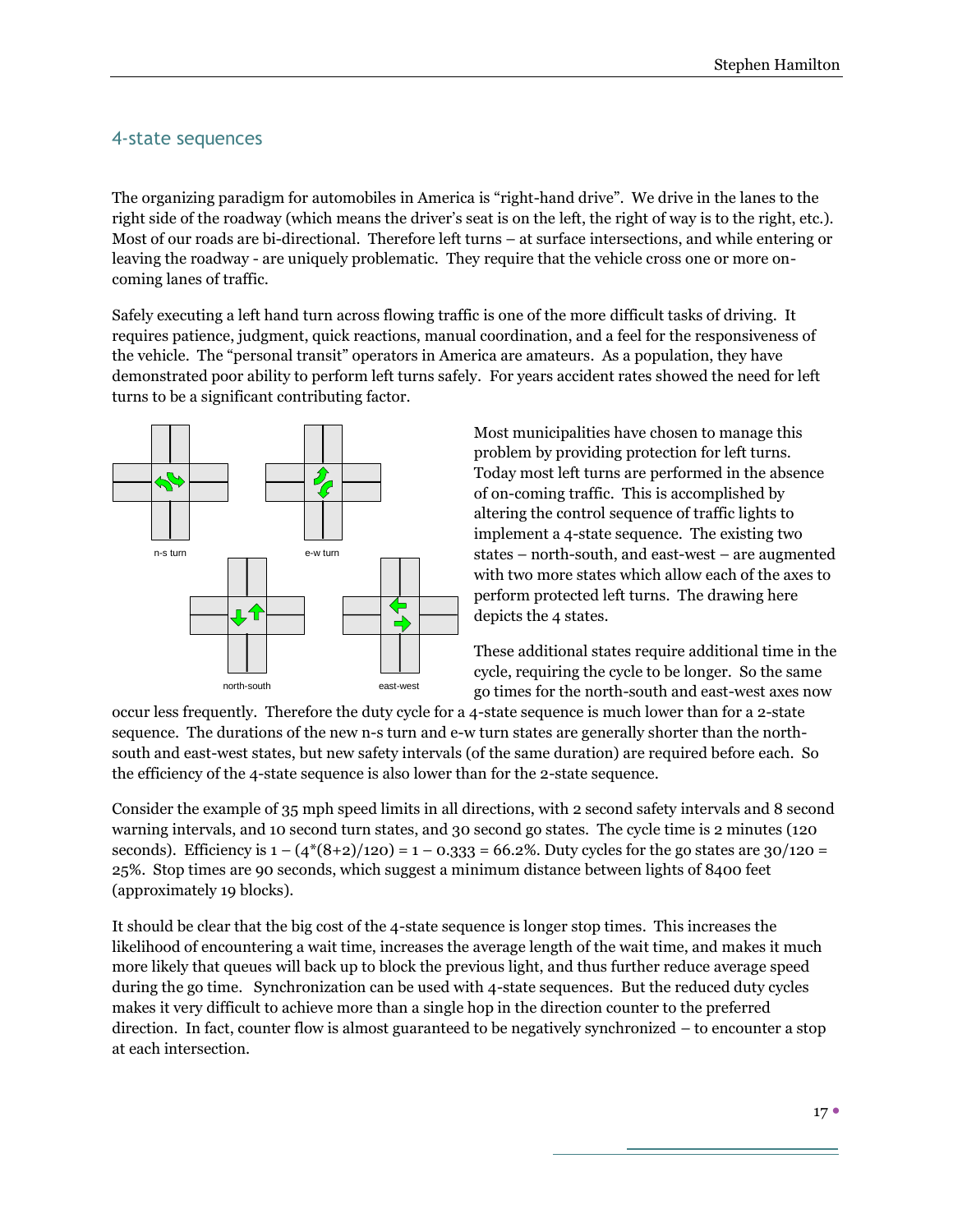Still, traffic lights in most municipalities today implement 4-state sequences. Municipalities have chosen safety (reduced incidence of left hand turn related accidents) over commute speed/times. The reduced duty cycles also give the traffic flow a more obvious pulse. This tends to make it easier to enter and exit the roadway between lights.

For financial and space reasons surface level intersections dominate the roadway networks in most municipalities. Traffic lights are used as the control mechanism in these cases, to time multiplex share the roadway common to both axes of vehicle movement. This multiplexing obviously reduces the portion of time vehicles can move across the intersection along either axis – in many case significantly so. Constant movement along a commute path is converted into a series of starts and stops. This lowers average speed, and radically increases fuel consumption. It also reduces average distance between cars while increasing the relative speed differences between those cars – making collisions more likely. Average travels speeds may be cut by one half, to two thirds. How could we call the current solution anything other than terribly in-efficient with respect to commute time?

## **Safety**

No transportation system is perfectly safe. But the public transportation system is fraught with risks. Terrain and weather conditions vary greatly; road construction specifications vary from one location to another; there is a wide disparity in vehicle types and parameters operating in the same area and at the same time; vehicle operators are amateurs, un-supervised, and subjected to many distractions.

In December of 2014 the National Highway Traffic Safety Administration issued its summary report for the previous year, "2013 Motor Vehicle Crashes: Overview" (DOT HS 812 101). The following 4 charts are from that report.

There were 5.687 million crashes in 2013. Most, 4.066 million (71.5%) caused only property damage. The rest caused injury to someone, injuring 2.313 million people. Of those crashes, 30,057 involved fatalities, and killed 32,719 people (an average of 1.09 deaths per fatal crash). Both the number of injuries and the number of deaths were down from the previous year, but total miles driven in 2013 was also down from the previous year. As a result the rates of injury and fatality (expressed per 100 million miles driven) were very slightly lower than 2012, and near the 20 years lows set in recent years.

18,257 of the fatalities (55.8%) occurred in crashes where the vehicle ran off the road (driver lost control). 8,598 of the fatalities (26.3%) occurred in crashes at intersections. Nearly one third (31%) of the fatalities occurred in alcohol related crashes. Nearly ten percent  $(3154 = 9.6\%)$  of the fatalities occurred in distraction-affected crashes. 424,000 of the 2.313 million injury causing crashes (18.3%) occurred in distraction-affected crashes.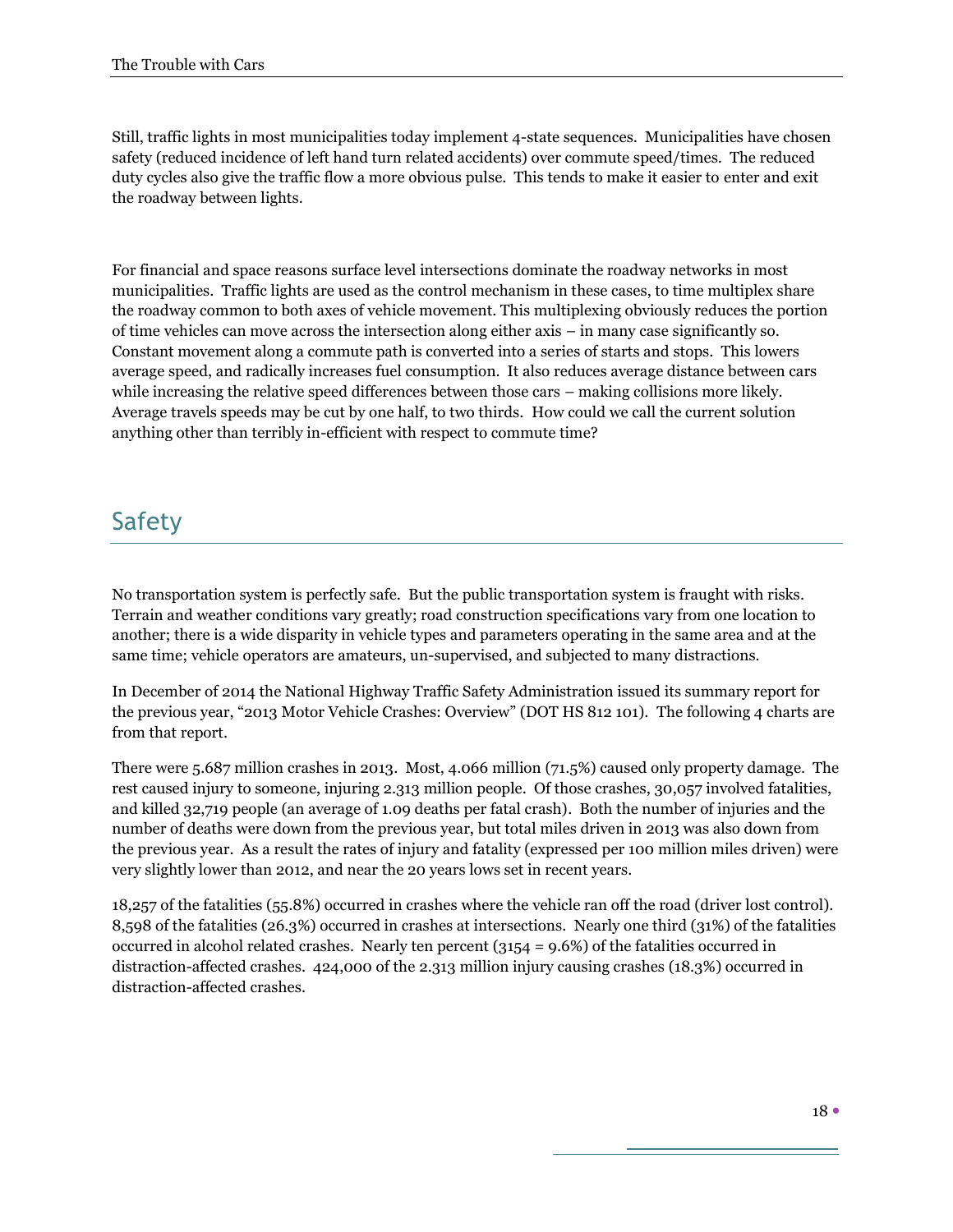

People Injured and Injury Rate per 100 Million Vehicle Miles Traveled by Year

Source: NASS GES 1989-2013; Vehicle Miles Traveled (VMT): Federal Highway Administration.



#### Fatalities and Fatality Rate per 100 Million Vehicle Miles Traveled by Year

Source: 1964–1974: National Center for Health Statistics, HEW, and State Accident Summaries (Adjusted to 30-Day Traffic Deaths by NHTSA);<br>FARS 1975–2012 (Final), 2013 Annual Report File (ARF); Vehicle Miles Traveled (VMT):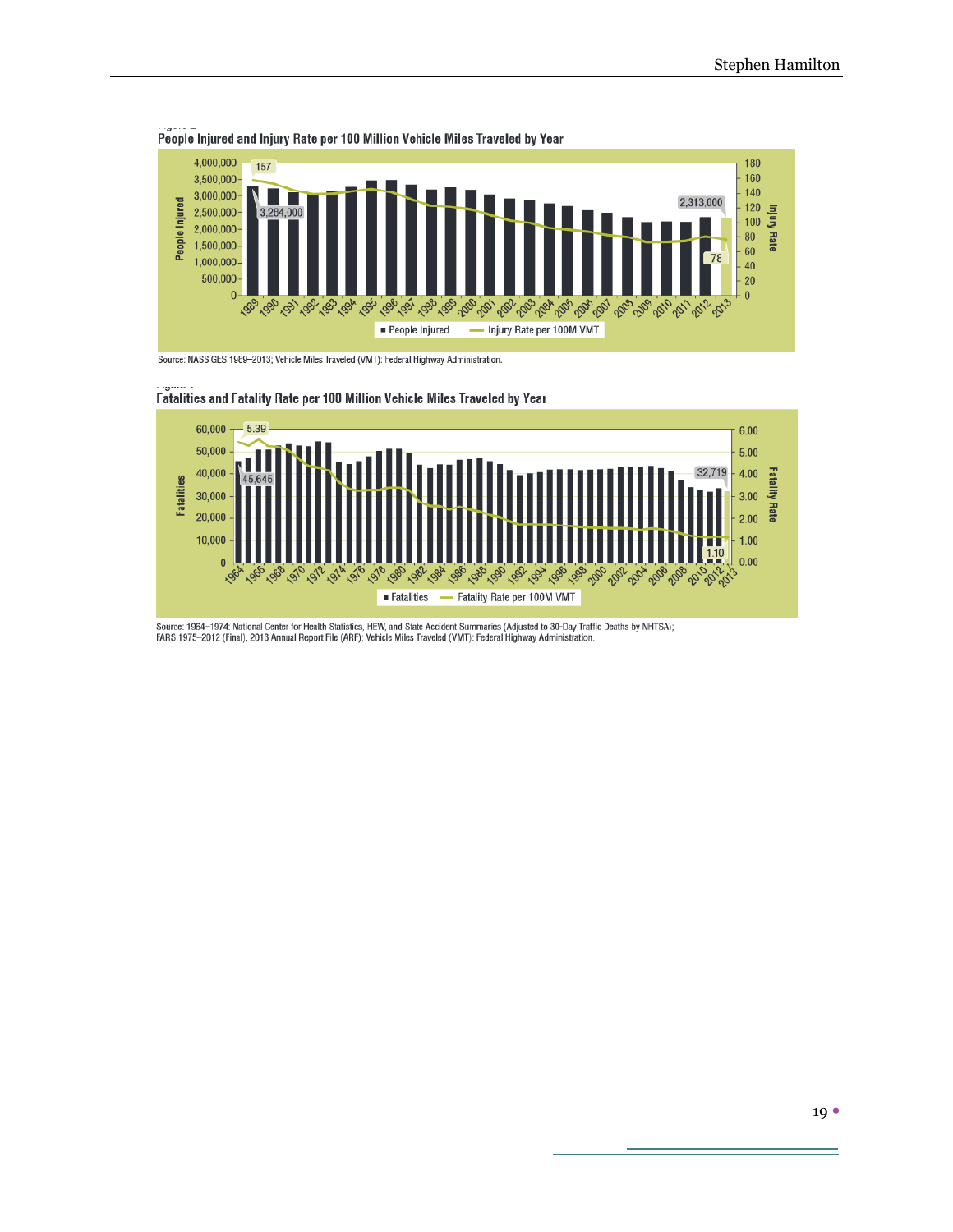Roadway Departure Crash: A crash in which a vehicle crosses an edge line, a center line, or leaves the traveled way. Types of crashes fitting the definition include fatal crashes in which the first event for at least one of the involved vehicles ran-off-road (right or left), crossed the centerline or median, went airborne, or hit a fixed object.

Intersection: Includes intersection and intersection-related crashes as well as driveway and alley access or related crashes.

#### Table 7

#### People Killed in Motor Vehicle Traffic Crashes, by Roadway Function Class, Roadway Departure and **Relation to Junction**

|                               | 2012   | 2013   | <b>Change</b> | % Change |  |  |  |  |
|-------------------------------|--------|--------|---------------|----------|--|--|--|--|
| Total                         | 33,782 | 32.719 | $-1.063$      | $-3.1%$  |  |  |  |  |
| <b>Roadway Function Class</b> |        |        |               |          |  |  |  |  |
| Rural                         | 18,367 | 17,696 | $-671$        | $-3.7%$  |  |  |  |  |
| Urban                         | 15,371 | 14,987 | $-384$        | $-2.5%$  |  |  |  |  |
| <b>Roadway Departure</b>      |        |        |               |          |  |  |  |  |
| Roadway Departure*            | 18,963 | 18,257 | $-706$        | $-3.7%$  |  |  |  |  |
| <b>Relation to Junction</b>   |        |        |               |          |  |  |  |  |
| Intersection*                 | 8.851  | 8.598  | $-253$        | $-2.9%$  |  |  |  |  |
|                               |        |        |               |          |  |  |  |  |

Source: FARS 2012 (Final), 2013 (ARF) Total includes unknown Roadway Function Class.

Number of Crashes, by Crash Type

| <b>Crash Type</b>                                          | 2012   | 2013                | <b>Change</b> | % Change |  |  |  |
|------------------------------------------------------------|--------|---------------------|---------------|----------|--|--|--|
| <b>Fatal Crashes</b>                                       | 31,006 | 30,057              | $-949$        | $-3.1%$  |  |  |  |
| Non-Fatal Crashes                                          |        | 5,584,000 5,657,000 | $+73,000$     | $+1.3%$  |  |  |  |
| <b>Injury Crashes</b>                                      |        | 1,634,000 1,591,000 | $-43,000$     | $-2.6%$  |  |  |  |
| <b>Property Damage Only</b>                                |        | 3,950,000 4,066,000 | $+116,000$    | $+2.9%$  |  |  |  |
| <b>Total Crashes</b>                                       |        | 5,615,000 5,687,000 | $+72,000$     | $+1.3%$  |  |  |  |
| Source: FARS 2012 (Final), 2013 (ARF), NASS GES 2012, 2013 |        |                     |               |          |  |  |  |

According to the 2013 data, the likelihood of being involved in a crash was 0.192% for each 1000 miles driven. So a typical driver covering 12,000 miles per year had a 2.3% chance of being involved in a crash. Or put another way, out of 100 such typical drivers 2.3 of them were involved in a crash. The police and court systems established liability for all the damages caused in those 2.3 crashes, including compensation for fatalities. The 100 drivers paid insurance premiums to collect that damage amount (with a little left over as profit for the insurance companies). An estimated \$277 billion worth of economic damage resulted from the 5.867 million crashes, and 2,966 billion vehicle miles. That's is an average of \$47,213 per crash, and \$0.093 per driven mile. The social cost – including lost wages of injured or killed people – is roughly double that.

Safety is a very subjective metric. It is unclear what is expected and what is acceptable when it comes to risk associated with transit. A 2.3% chance of being involved in a crash each year means an adult who drives his entire adult life (45+ years) is statistically certain t0 be involved in a crash (103.5%). The fact that this outcome is nearly entirely attributable to amateur drivers' negligence, incompetence, malfeasance, or distraction certainly seems to fall short of what might be reasonably expected.

<sup>&#</sup>x27;See definitions in text.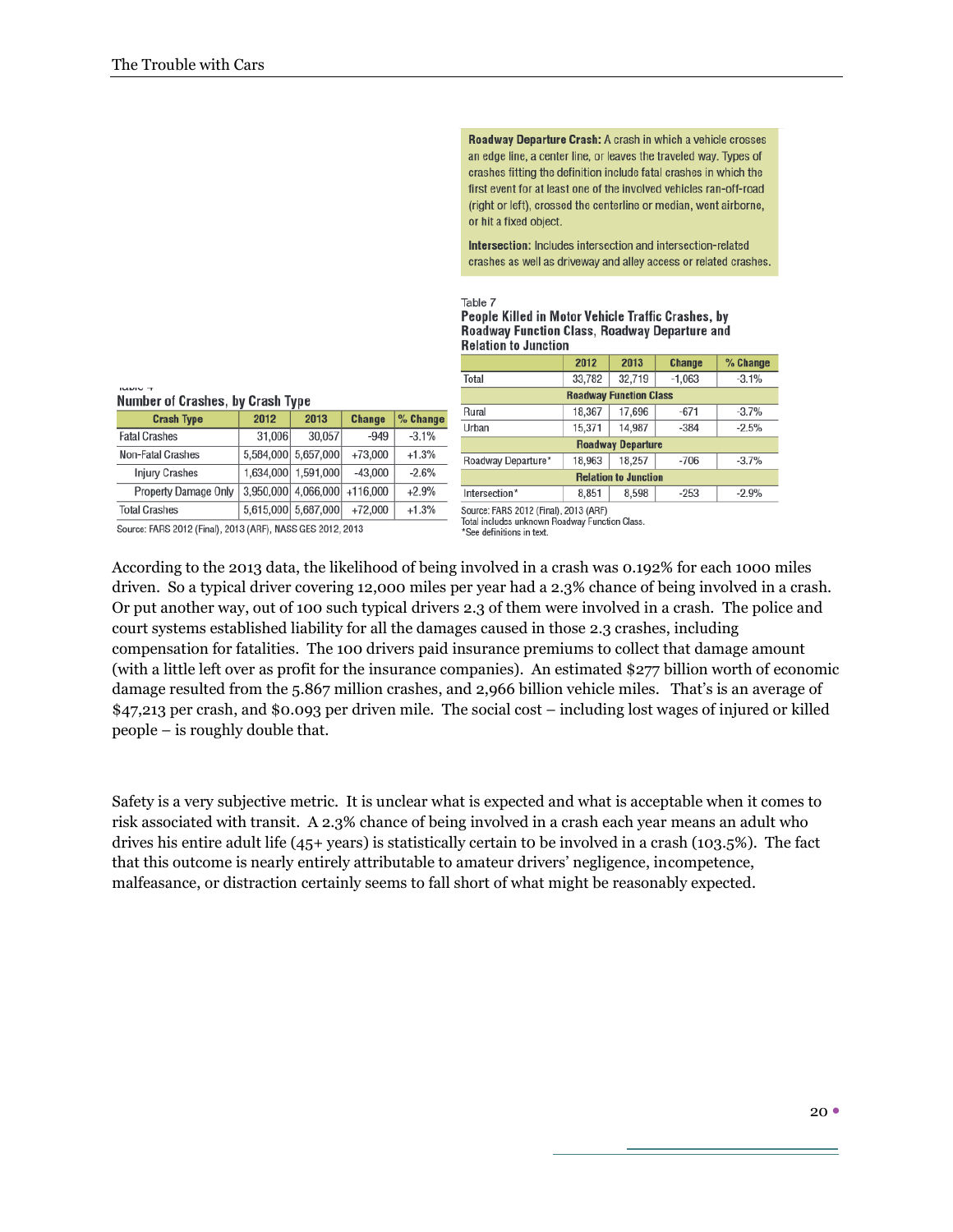## Expense

Private ownership and operation of a personal vehicle is not cheap. The current IRS recognized expense rate for business use of a vehicle is \$0.565 per mile. This includes the costs of vehicle acquisition, registration, insurance, fuel, and routine maintenance. The table below gives an example of how that figure was computed.

|                             | <b>Cost Breakdown of Car</b><br><b>Ownership</b> |          |                       |        |        |
|-----------------------------|--------------------------------------------------|----------|-----------------------|--------|--------|
|                             |                                                  |          |                       |        |        |
|                             | purchase price                                   | \$14,600 | \$                    |        |        |
|                             | sales tax                                        | \$730    | \$                    | 5%     |        |
|                             | fees                                             | \$1,000  | \$                    |        |        |
|                             | financed amount                                  | \$16,330 | $\overline{\$}$       |        |        |
|                             | finance rate                                     | 2.50%    | %                     |        |        |
|                             | term                                             | 72       | months                |        |        |
|                             | monthly payment                                  |          | \$210.46 \$ per month |        |        |
| <b>Amortized time based</b> |                                                  | 12.5     | K miles /             | \$/mi  | \$0.31 |
| costs @                     |                                                  | vear     |                       |        |        |
|                             | purchase                                         | \$210    | \$ per month \$0.20   |        |        |
|                             | insurance                                        | \$1,200  | \$ per year           | \$0.10 |        |
|                             | registration                                     | \$125    | \$ per year           | \$0.01 |        |
| <b>Operating costs</b>      |                                                  |          |                       | \$/mi  | \$0.25 |
|                             |                                                  | 15.6     | mpg                   |        |        |
|                             | gasoline                                         | \$3.50   | \$/g                  | \$0.22 |        |
|                             | oil                                              | \$60     | @ 7.5K mi             | \$0.01 |        |
|                             | routine service                                  | \$400    | @ 30K mi              | \$0.01 |        |
|                             | minor repairs                                    | \$200    | @ 30K mi              | \$0.01 |        |
| <b>Total costs</b>          |                                                  |          |                       |        | \$0.56 |

It should be noted that real common experience may be substantially higher than this tax-based figure. The purchase price in the table is in range with the advertised prices for sub-compact cars with standard equipment. In fact the average prices of a new car is now more than twice that amount, \$33,560 according to a recent story in the LA Times.

[\(http://www.usatoday.com/story/money/cars/2015/05/04/new-car-transaction-price-3-kbb-kelley](http://www.usatoday.com/story/money/cars/2015/05/04/new-car-transaction-price-3-kbb-kelley-blue-book/26690191/)[blue-book/26690191/\)](http://www.usatoday.com/story/money/cars/2015/05/04/new-car-transaction-price-3-kbb-kelley-blue-book/26690191/). It is also likely that anyone financially limited to a sub-compact car, will not be able to qualify for the financing terms shown in the table. So depending upon the vehicle and the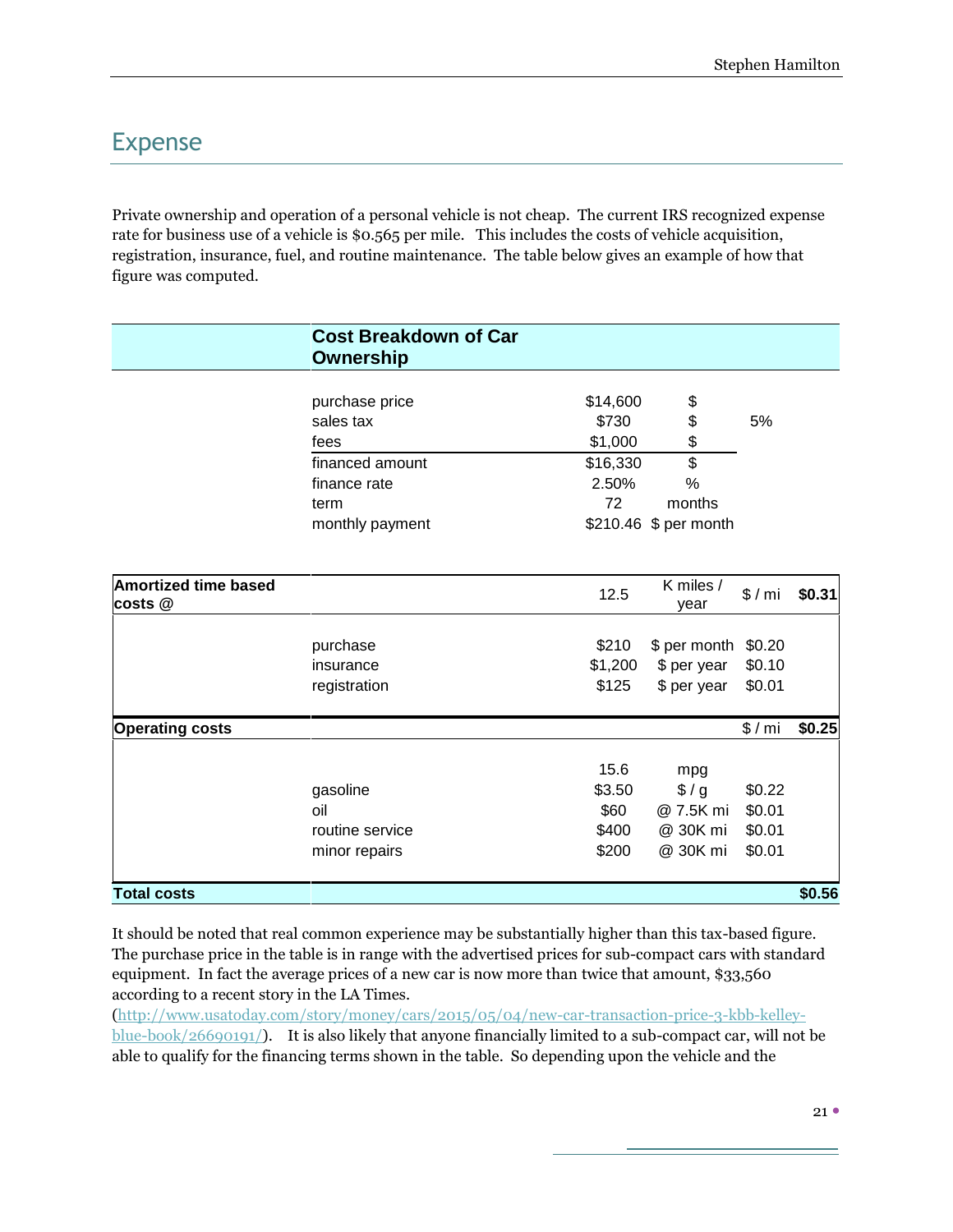purchaser, the monthly payment could be as much as 3 times the amount shown in the table. Therefore the amortized contribute of the purchase to the cost per mile could be as much as 3 times greater. This could bring the per mile cost as high as \$0.96.

Insurance is the third largest contributor to the per mile costs. Vehicle replacement cost will drive up the insurance premium. More expensive cars will be more expensive to insure. The operator's driving record can also have a large impact. The example shown in the table is for an operator with an excellent driving record. The insurance premium also varies significantly (factor of 2) based simply upon the operator's state of residence [\(http://www.valuepenguin.com/average-cost-of-insurance\)](http://www.valuepenguin.com/average-cost-of-insurance). So again, average insurance costs can easily be higher than shown in the table, to add an additional \$0.20 per mile to the costs.

New vehicles should have better gas mileage than the US fleet average used in the table. However, since such a large percentage of new car sales are light trucks (or other large vehicles) this is not certain. Fuel costs are the second largest contributor to per mile costs, so variation of +-\$0.15 per mile are possible.

The table estimate is for a vehicle with pretty good reliability. It is unfortunately too common to encounter ugly surprises regarding this expense. The AAA estimates an average expense here that is far in excess of the table value (\$0.608 per mil[e http://newsroom.aaa.com/2013/04/cost-of-owning-and](http://newsroom.aaa.com/2013/04/cost-of-owning-and-operating-vehicle-in-u-s-increases-nearly-two-percent-according-to-aaas-2013-your-driving-costs-study/)[operating-vehicle-in-u-s-increases-nearly-two-percent-according-to-aaas-2013-your-driving-costs](http://newsroom.aaa.com/2013/04/cost-of-owning-and-operating-vehicle-in-u-s-increases-nearly-two-percent-according-to-aaas-2013-your-driving-costs-study/)[study/\)](http://newsroom.aaa.com/2013/04/cost-of-owning-and-operating-vehicle-in-u-s-increases-nearly-two-percent-according-to-aaas-2013-your-driving-costs-study/) Even sub-compacts are calculated as needing \$0.464 per mile for maintenance and repairs on average.

So we see that real vehicle costs can vary quite significantly. In a best case scenario they could be as low as \$0.415 per mile. But the "average" case from the published data above is \$1.265 per mile. And it is therefore reasonable to expect at least some owners experience costs as high as \$1.90 per mile.

| Average personal income | 40.56 | \$K per year   |  |
|-------------------------|-------|----------------|--|
| Average family income   | 52.05 | \$K per year   |  |
| Average miles driven    | 12.5  | K miles / year |  |

|                         |              | % family | % person |
|-------------------------|--------------|----------|----------|
| vehicle expense (\$/mi) | \$K per year | income   | income   |
| \$0.415                 | \$5.19       | 10.0%    | 12.8%    |
| \$0.565                 | \$7.06       | 13.6%    | 17.4%    |
| \$1.265                 | \$15.81      | 30.4%    | 39.0%    |
| \$1.900                 | \$23.75      | 45.6%    | 58.6%    |

The table above attempts to put the per mile cost in a useful perspective. Even the IRS recognized per mile cost represents 1/6 of the average income of an individual, and 1/8 of the average income of a family, assuming you drive the average number of miles per year. The "average" expense case represents 1/3 of the family income and 40% of the personal income. If you drive more, the share of income that goes to pay for transportation is more.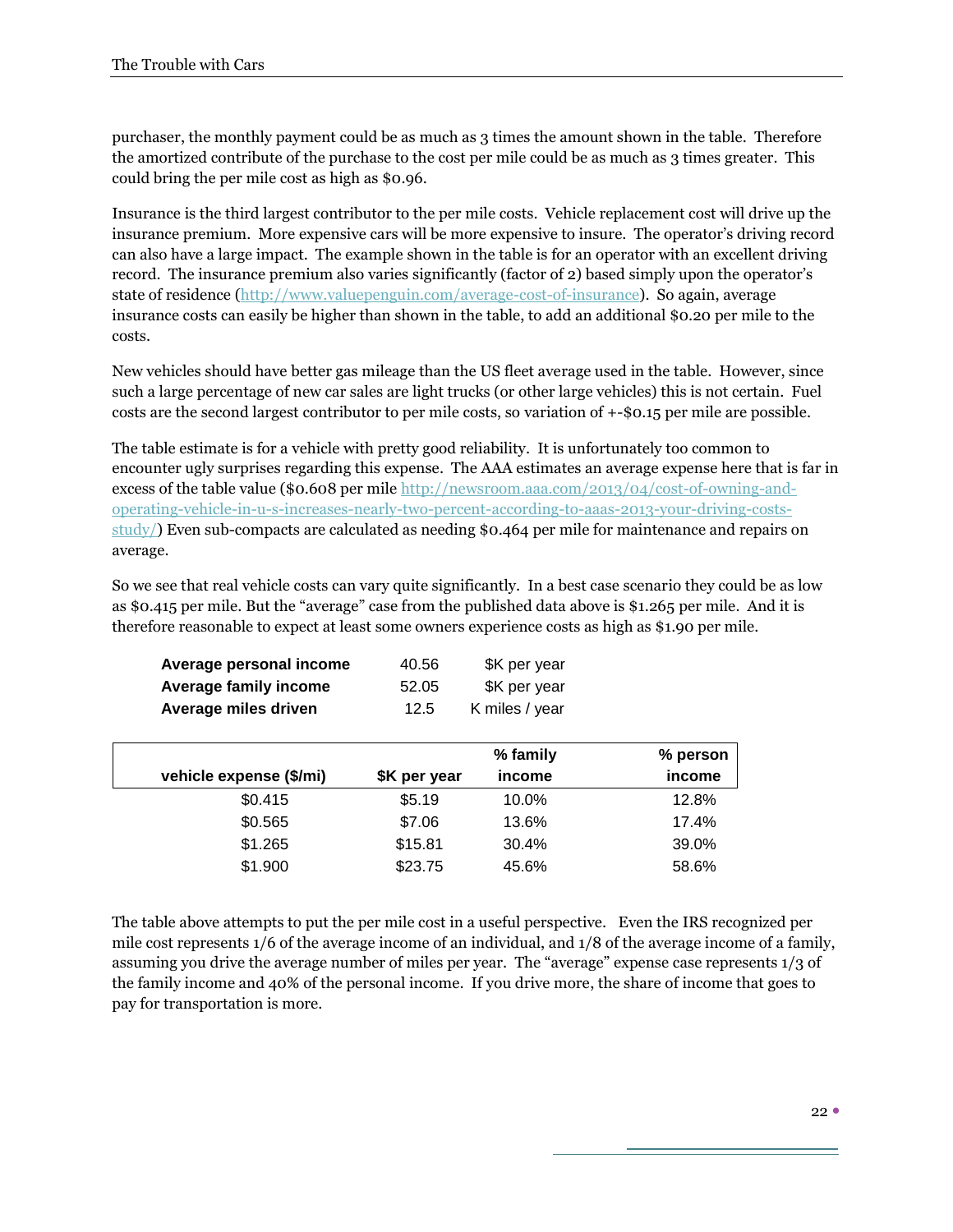Judgments based upon this table will obviously vary based upon who makes them – highly subjective. Certain other expense items must be higher priority than transportation – housing, food, health care – and can consume a lot of income. So how much is left will determine if automotive transportation is affordable at all, and under what conditions. It is easy to see how people making less than an average income may consider a car un-affordable. It is also easy to see why there is a large market for reliable subcompact cars. That is about all near average incomes will support.

As high as the costs shown above are, they are unfortunately not the whole story. Cars are of little use without roads to drive on, signs and traffic lights to coordinate traffic, police to enforce the traffic laws, and courts to apportion financial responsibility for accident damages.

In theory, roads are already paid for by a tax on gasoline purchases, and so are already included in the per mile costs above. Unfortunately that is not true. The gas tax pays only a portion of the costs for road construction and maintenance. Additional revenues from sales taxes and property taxes may be applied to roads. On occasion, bond revenues may be applied to projects that support autos. The debt service for the bonds is paid from general tax revenues. Some of the tax sources are direct to the local municipality. Others are routed through the state or national government back to the local government. But the ultimate source of all these revenues is the tax payers. The national per capita average for roads alone is \$600 per year [\(http://www.mlive.com/news/grand](http://www.mlive.com/news/grand-rapids/index.ssf/2015/02/road_database_test.html)[rapids/index.ssf/2015/02/road\\_database\\_test.html\)](http://www.mlive.com/news/grand-rapids/index.ssf/2015/02/road_database_test.html). That is an additional \$0.05 per mile.

This author found no good sources to quantify other municipal costs associated with car use. However, it is clear they exist, and it is clear they are passed on to the tax payers as part of normal operating costs of government. So an additional unquantified component of the per mile cost of cars exists and is paid by car owners.

#### **Conclusions**

The massive use of personally owned and operated automobiles delivers a convenient, reliable, and relatively quick transit system to hundreds of millions of Americans. But this fact should not confuse us into believing it is an especially good transit system. It is the dominant transit system simply because it is effectively the only option available to most commuters.

The system has many aspects that can and should be significantly improved upon. First, the system is far less safe than is possible, and less safe than its users deserve. Second, the system is ridiculously expensive. Third, while it is a relatively fast system compared to the alternatives, it is nowhere near as fast as possible. Finally, it is very wasteful – it wastes land, it wastes time, it wastes fuel.

Clearly given that we are living in the age of the Jetsons, a better alternative must be possible.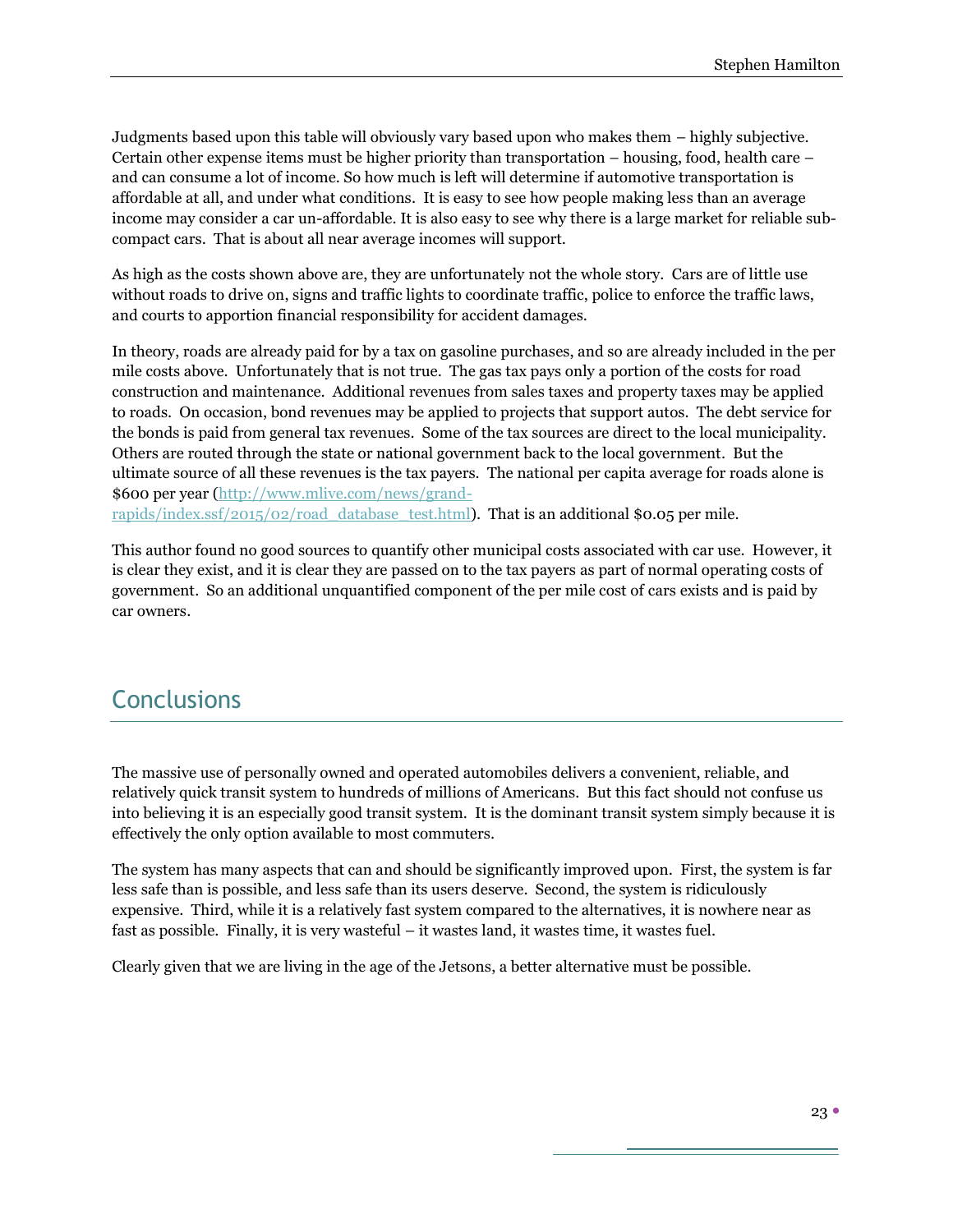Just within the category the DOT calls "cars and light trucks", there are at least 35 companies selling vehicles, and offering a combined 363 different models. We have optimized consumer choice over and above the effectiveness of the system.

It is worth repeating that while many of the costs associated with providing the infrastructure needed by our automotive society fall on the local and state governments and transit districts, those entities have very limited control of those costs. Roads could be constructed and maintained more cheaply if they were only required to support compact cars or smaller, carrying passengers (average width = 72 inches; average load per wheel  $\sim$  = 900 lbs). But many of the vehicles on the roadways are 18-wheel tractor-trailer trucks, carrying cargo (average width = 96 inches; average load per wheel  $\sim$  = 2500 lbs). Yet the governments responsible for the roads defer to the national government for setting vehicle specs, which itself largely defers to industry groups to set the specs. The result is a set of specs that must cover 363 models. Similarly these governments have little control over the number of vehicles allowed to operate on the roadways, or when they operate. We watch as these governments struggle to exert what control they do have to maintain the competence of the vehicle operators, while other commercial interests work to degrade that competence. Driving under the influence is an on-going struggle, while the fight against texting behind the wheel is just beginning. Meanwhile vehicle manufacturers add bigger LCD displays to the console, with more apps requiring more complex interaction.

It is an often proven reality in the corporate world, an organizational structure that assigns responsibility without assigning commensurate authority (the right and capacity to author the orders for action by others) is a structure that will fail to achieve its purpose. It should therefore be no surprise that our automotive society is breaking down – longer commute times, more accidents, higher taxes, more expensive cars, etc. This trend will continue until we fix our organization, and focus narrowly on the societal need – to safely and reliably get people where they are going faster and cheaper.